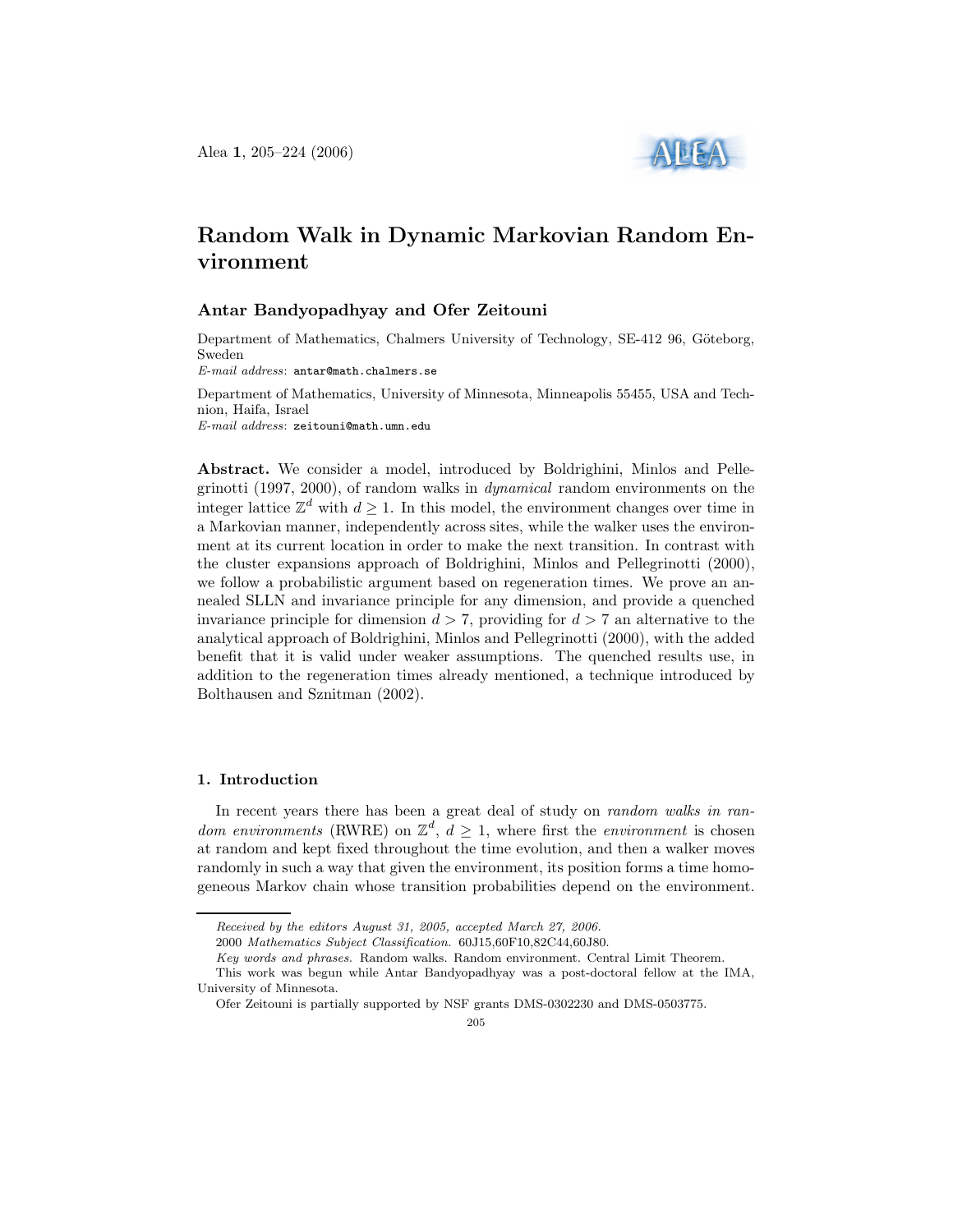Even though a lot is known about this model, there are many challenging problems left open, see Zeitouni (2004) and Sznitman (2004) for surveys.

In the current paper, we consider random walks in *dynamical* random environments, where along with the walker the environment changes over time. Such model was studied in an abstract setting by Kifer (1996). More relevant to us, the model we consider was first introduced by Boldrighini, Minlos and Pellegrinotti (1997), where they consider the case where the environment changes over time in an i.i.d. fashion. In Boldrighini, Minlos and Pellegrinotti (1997) and in Boldrighini, Minlos and Pellegrinotti (2004), they proved under certain assumptions (omitted here) that for almost every realization of the dynamic environment, the position of the random walk, properly centered and scaled, satisfies a *central limit theorem*, with covariance that does not depend on the particular realization of environment. Further, in Boldrighini, Minlos and Pellegrinotti (2000), they obtain similar results for  $d \geq 3$  for certain environment evolving over time as a Markov chain, independently at each site. The proofs in these papers are based on cluster expansion, and involve a heavy analytic machinery. In the i.i.d. case, a somewhat simpler proof can be found in Stannat (2004).

Our goal in this paper is to describe a probabilistic treatment of this model, which is arguably simpler than those that have appeared in the literature. We recover most of the results of Boldrighini, Minlos and Pellegrinotti (2000), at least when  $d > 7$ , under weaker and more natural hypotheses. Our approach is based on the introduction of appropriate "regeneration times", borrowing this concept, if not the details of the construction, from the RWRE literature. Our approach to quenched results is based on a technique introduced in Bolthausen and Sznitman (2002).

The paper is divided as follows. The next section describes precisely the model and states our main results: a strong law of large numbers, an annealed CLT (in any dimension), and a quenched CLT (for  $d > 7$ ). Section 3 constructs the regeneration times alluded to above, and derives their basic properties. Section 4 provides the proofs of our main results. Finally, we present in Section 5 several remarks and open problems.

### 2. Description of the model and main results

In what follows we will consider  $\mathbb{Z}^d$ , for a fixed  $d \geq 1$  with nearest neighbor graph structure as our basic underlying graph. Let  $N_0 := {\pm e_i}_{i=1}^d \cup \{0\}$  be the neighbors of the origin **0** (including itself), where  $e_i$  is the unit vector in the  $i^{\text{th}}$ coordinate direction. We use  $N_x := x + N_0$  to denote the collection of neighbors of an  $\mathbf{x} \in \mathbb{Z}^d$ .

Let  $S := S_0$  be a collection of probability measures on the  $(2d + 1)$  elements of  $N<sub>0</sub>$ . To simplify the presentation and avoid various measurability issues, we assume that  $S$  is a Polish space (including the possibilities that  $S$  is finite or countably infinite). For each  $\mathbf{x} \in \mathbb{Z}^d$ ,  $\mathcal{S}_\mathbf{x}$  denotes a copy of  $\mathcal{S}$ , with all elements of  $\mathcal{S}$  shifted to have support on  $N_x$ . Formally, an element  $\omega(\mathbf{x}, \cdot)$  of  $\mathcal{S}_x$ , is a probability measure satisfying

$$
\omega(\mathbf{x}, \mathbf{y}) \ge 0 \quad \forall \mathbf{x}, \mathbf{y} \in \mathbb{Z}^d \quad \text{and} \quad \sum_{\mathbf{y} \in N_{\mathbf{x}}} \omega(\mathbf{x}, \mathbf{y}) = 1
$$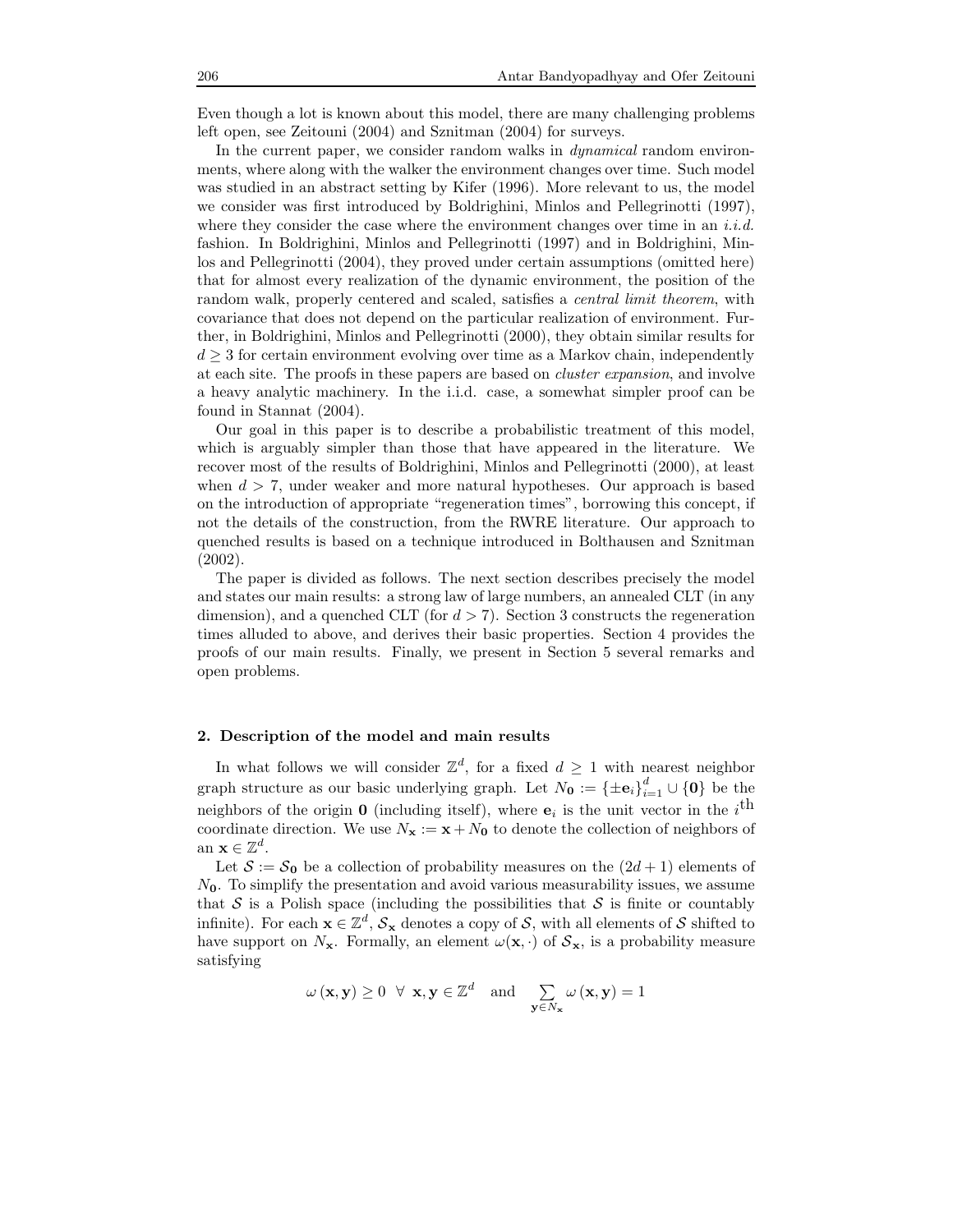Let  $\mathcal{B}_{\mathcal{S}}$  denote the Borel  $\sigma$ -field on S. We let  $K : \mathcal{S} \times \mathcal{B}_{\mathcal{S}} \to [0,1]$  denote a Markov<br>paition probability on S with a unique stationary distribution  $\pi$ . Let  $P^{\pi}$  be the transition probability on S with a unique stationary distribution  $\pi$ . Let  $P^{\pi}$  be the probability distribution on the standard product space  $S^{\mathbb{N}_0}$ , where  $\mathbb{N}_0 := \{0\} \cup \mathbb{N}$ , giving the  $\pi$ -stationary Markov K-chain on S. For each  $\mathbf{x} \in \mathbb{Z}^d$ , let  $K_{\mathbf{x}}$ ,  $\pi_{\mathbf{x}}$  and  $P^{\pi_{\mathbf{x}}}$  be just the copies of respective quantities when we replace  $S$  by  $S_{\mathbf{x}}$ . Let

$$
\Omega := \prod_{\mathbf{x} \in \mathbb{Z}^d} \mathcal{S}_{\mathbf{x}}^{\mathbb{N}_0}, \quad \mathbf{P}^{\pi} := \bigotimes_{\mathbf{x} \in \mathbb{Z}^d} P^{\pi_{\mathbf{x}}},\tag{2.1}
$$

where the measure is defined on  $\mathcal{F}$ , the standard product  $\sigma$ -algebra on  $\Omega$ . An element  $\omega \in \Omega$  will be written as  $\left\{ (\omega_t (\mathbf{x}, \cdot))_{t \geq 0} \mid \mathbf{x} \in \mathbb{Z}^d \right\}$ . We note that under  $\mathbf{P}^{\pi}$ , the canonical variable  $\omega \in \Omega$  follows a distribution such that

- For each  $\mathbf{x} \in \mathbb{Z}^d$ ,  $(\omega_t(\mathbf{x}, \cdot))_{t \geq 0}$  is a stationary Markov chain with transition kernel  $K<sup>1</sup>$
- The chains  $(\omega_t (\mathbf{x}, \cdot))_{t \geq 0}$  are i.i.d. as **x** varies over  $\mathbb{Z}^d$ .

We now turn to define a random walk  $(X_t)_{t\geq0}$ . Given an environment  $\omega \in \Omega$ ,  $(X_t)_{t\geq0}$  is a time inhomogeneous Markov chain taking values in  $\mathbb{Z}^d$  with transition probabilities

$$
\mathbf{P}_{\omega}\left(X_{t+1}=\mathbf{y}\,\big|\,X_t=\mathbf{x}\right)=\omega_t\left(\mathbf{x},\mathbf{y}\right). \tag{2.2}
$$

For each  $\omega \in \Omega$ , we denote by  $\mathbf{P}_{\omega}^{\mathbf{x}}$  the law induced by  $(X_t)_{t\geq 0}$  on  $\left(\left(\mathbb{Z}^d\right)^{\mathbb{N}_0}\right)$  $, G$ ! where  $\mathcal G$  is the  $\sigma$ -algebra generated by the cylinder sets, such that

$$
\mathbf{P}_{\omega}^{\mathbf{x}}\left(X_{0}=\mathbf{x}\right)=1.\tag{2.3}
$$

Naturally  $\mathbf{P}_{\omega}^{\mathbf{x}}$  is called the *quenched law* of the random walk  $\{X_t\}_{t\geq 0}$ , starting at x.

We note that for every  $G \in \mathcal{G}$ , the function

$$
\omega \mapsto \mathbf{P}_{\omega}^{\mathbf{x}}\left(G\right)
$$

is  $\mathcal{F}\text{-measurable. Hence, we may define the measure } \mathbb{P}^{\mathbf{x}} \text{ on } \left(\Omega \times \left(\mathbb{Z}^d\right)^{\mathbb{N}_0}\right)$  $, \mathcal{F} \otimes \mathcal{G}$ !

from the relation

$$
\mathbb{P}^{\mathbf{x}}\left(F \times G\right) = \int_{F} \mathbf{P}_{\omega}^{\mathbf{x}}\left(G\right) \mathbf{P}^{\pi}\left(d\omega\right), \ \ \forall \ \ F \in \mathcal{F}, \ G \in \mathcal{G}.
$$

With a slight abuse of notation, we also denote the marginal of  $\mathbb{P}^{\mathbf{x}}$  on  $(\mathbb{Z}^d)^{\mathbb{N}_0}$  by  $\mathbb{P}^{\mathbf{x}},$ whenever no confusion occurs. This probability distribution is called the *annealed* law of the random walk  $\{X_t\}_{t\geq 0}$ , starting at **x**. Note that under  $\mathbb{P}^{\mathbf{x}}$ , the random walk  ${X_t}_{t\geq0}$  is not, in general, a Markov chain. However, when  $K(s, \cdot) = K(s_0, \cdot)$ for some  $s_0 \in \mathcal{S}$ , i.e. the environment is i.i.d. in time, then of course  $\{X_t\}_{t\geq 0}$  is actually a random walk on  $\mathbb{Z}^d$  under  $\mathbb{P}^{\mathbf{x}}$ , with deterministic increment distribution given by the mean of  $\pi$ .

Throughout this paper we will assume the followings hold.

,

<sup>&</sup>lt;sup>1</sup>By this we mean that  $(\omega_t(\mathbf{x},\cdot))_{t\geq0}$  is a a stationary Markov chain on  $S_{\mathbf{x}}$  with transition probabilities  $K_{\mathbf{x}}$  and stationary law  $\pi_{\mathbf{x}}^-$ . To alleviate notation, we identify in the sequel  $S_{\mathbf{x}}$  with  $S, \pi_{\mathbf{x}}$  with  $\pi$ , and  $K_{\mathbf{x}}$  with K whenever no confusion occurs.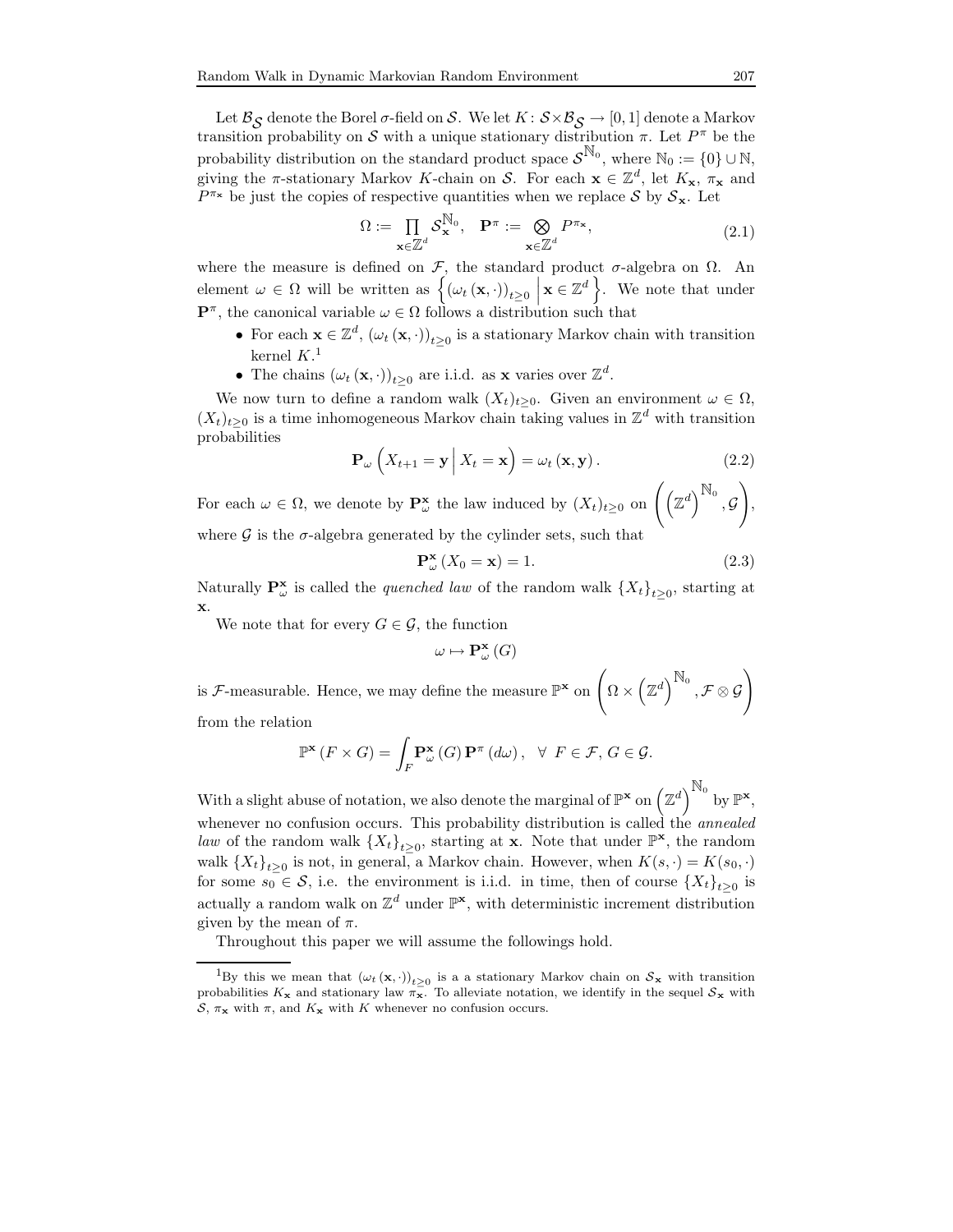**Assumption 2.1.** (A1) There exists  $0 < \kappa \leq 1$  such that

$$
K(w, A) \ge \kappa \pi(A), \quad \forall \ w \in \mathcal{S}, A \in \mathcal{B}_{\mathcal{S}}.
$$
 (2.4)

(A2) There exist  $0 < \varepsilon < 1$  and a fixed translation invariant Markov kernel with only nearest neighbor transition  $q: \mathbb{Z}^d \times \mathbb{Z}^d \to [0,1]$  with the property that  $q(\mathbf{x}, \mathbf{y}) = q(\mathbf{y} - \mathbf{x})$  and

$$
\left|\sum_{\mathbf{y}\in\mathbb{Z}^d:|y|=1} q(0,\mathbf{y}) e^{i\ell \cdot \mathbf{y}}\right| < 1, \ \forall \ \ell \in \mathbb{Z}^d \setminus \{\mathbf{0}\},\tag{2.5}
$$

such that

$$
\mathbf{P}^{\pi} \left( \omega_t \left( \mathbf{x}, \mathbf{y} \right) \geq \varepsilon \, q \left( \mathbf{x}, \mathbf{y} \right) \right) = 1, \ \ \forall \ \mathbf{x}, \mathbf{y} \in \mathbb{Z}^d, \ t \geq 0. \tag{2.6}
$$

(A3)  $\kappa + \varepsilon^2 > 1$ .

Remark 2.2. Some comments regarding Assumption 2.1 are in order.

- $(1)$  Condition  $(A1)$  provides a uniform "fast mixing" rate for the environment chains. If, as in Boldrighini, Minlos and Pellegrinotti (2000), S is finite and  $K$  is irreducible and aperiodic, then while  $(A1)$  may fail, it does hold if K is replaced by  $K^r$  for some fixed  $r \geq 1$ . A slight modification of our arguments applies to that case, too.
- (2) Condition (A2) is the same as that made in Boldrighini, Minlos and Pellegrinotti (1997, 2000) and later on in Stannat (2004). This condition essentially means that the random environment has a "deterministic" part q, which is non-degenerate. We thus refer to condition  $(A2)$  as an ellipticity condition.

We note that the assumption that q is translation invariant does not present a loss of generality. This is because under  $\mathbf{P}^{\pi}$  the environment chains  $(\omega_t(\mathbf{x},\cdot))_{t\geq 0}$  are assumed i.i.d. as **x** varies.

Finally note that we could allow  $\varepsilon = 1$  in (2.6). In that case, the environment is given by the deterministic kernel q. This makes the walk a classical Markov chain which is well studied. This is the reason why we work with the restriction  $\varepsilon < 1$ .

(3) Condition (A3) is technical but absolutely crucial for our argument. It implies that there is a trade off between the environment Markov chain being fast mixing  $(\kappa \text{ close to } 1)$  and the fluctuation in the environment being "small" ( $\varepsilon$  close to 1). The later is a condition assumed in Boldrighini, Minlos and Pellegrinotti (1997, 2000) also.

We now formulate our main results as follows.

Theorem 2.3 (Annealed SLLN). Let Assumption 2.1 hold. Then there exists a deterministic  $\mathbf{v} \in \mathbb{R}^d$  such that

$$
\frac{X_n}{n} \underset{n \to \infty}{\longrightarrow} \mathbf{v} \quad a.s. \quad [\mathbb{P}^{\mathbf{0}}] \tag{2.7}
$$

**Remark 2.4.** A (non-explicit) formula for the limit velocity  $\bf{v}$  is given below, see  $(4.8)$ . A consequence of that formula is that whenever the transition probabilities  $K(s, \cdot)$  are invariant under lattice isometries (i.e.  $\int_{\mathcal{S}} K(s, ds')s'(e) = \int_{\mathcal{S}} K(s, ds')$ <br> $s'(T_{\mathcal{S}})$  for any lattice isometry  $T$  and any  $s \in \mathcal{S}$ ), then  $\mathbf{v} = 0$  $s'(Te)$  for any lattice isometry T and any  $s \in S$ ), then  $\mathbf{v} = 0$ .

We also prove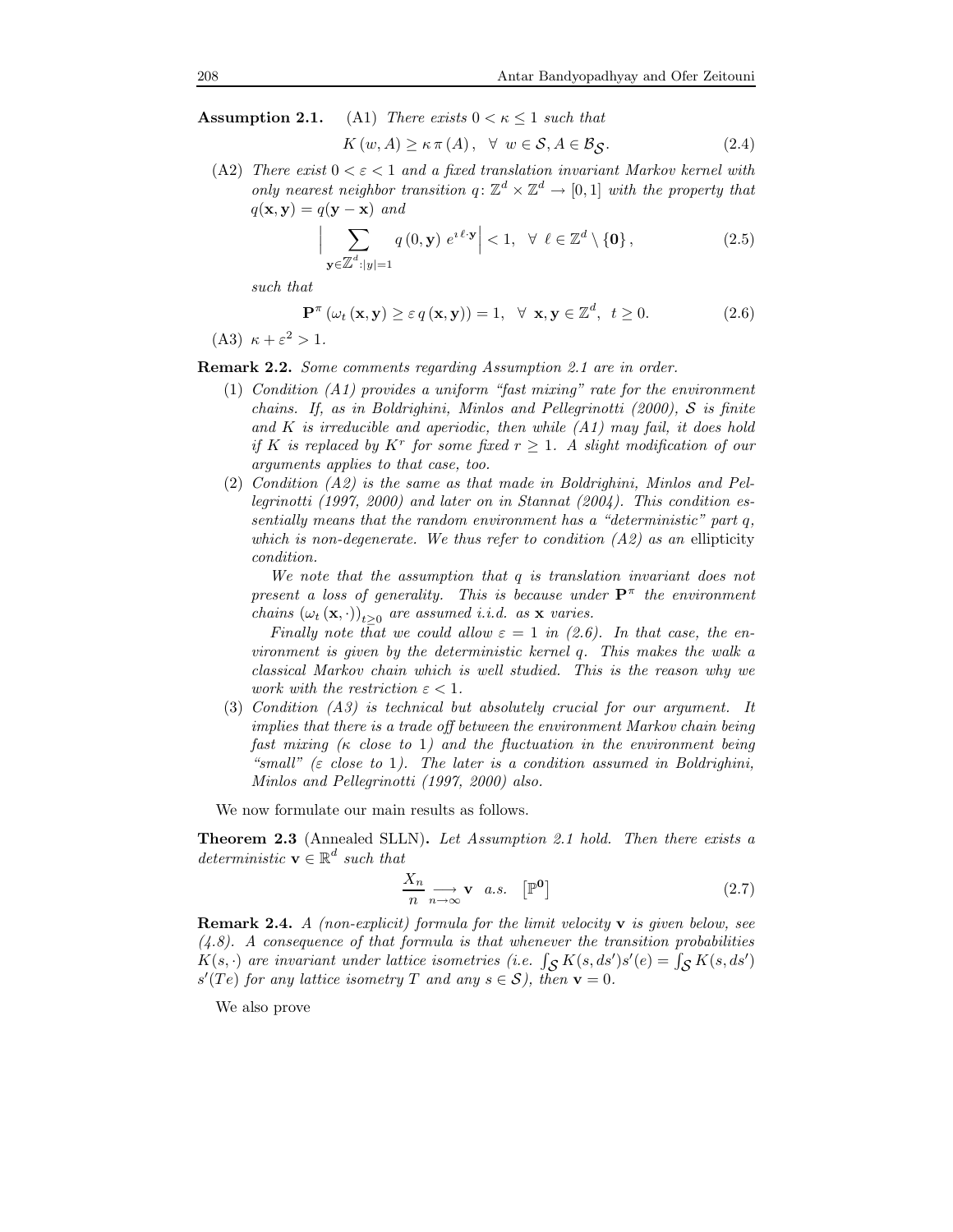Theorem 2.5 (Annealed Invariance Principle). Let Assumption 2.1 hold. Then, there exists a  $(d \times d)$  strictly positive definite matrix  $\Sigma$ , such that under  $\mathbb{P}^{\mathbf{0}}$ ,

$$
\left(\frac{X_{\lfloor nt \rfloor} - nt\,\mathbf{v}}{\sqrt{n}}\right)_{t \ge 0} \xrightarrow{n \to \infty} \text{BM}_d\left(\Sigma\right) ,\tag{2.8}
$$

where  $BM_d(\Sigma)$  denotes a d-dimensional Brownian motion with covariance matrix  $\Sigma$ ,  $\stackrel{d}{\longrightarrow}$  denotes weak convergence of the laws, and  $\lfloor x \rfloor$  denotes the integer part of x.

**Remark 2.6.** An implicit formula for the covariance matrix  $\Sigma$  is given in (4.16).

In order to get a quenched invariance principle, we need some further restrictions. Set

$$
\gamma = \log(1 - \kappa) / \log \varepsilon. \tag{2.9}
$$

Theorem 2.7 (Quenched Invariance Principle). Let Assumption 2.1 hold. Assume further that  $\gamma > 6$  and also

$$
d > 1 + \frac{4 + \frac{2\gamma(d-1)}{\gamma(d-3) - 2(d-1)} + \frac{8(d-1)}{\gamma(d-3)}}{1 - 6/\gamma} > 7.
$$
 (2.10)

Then, with the notation of Theorem 2.5, one has that (2.8) holds true under  $\mathbf{P}_{\omega}^0$ , for  $\mathbf{P}^{\pi}$  almost every  $\omega$ .

**Remark 2.8.** Condition (2.10) is clearly not optimal, as the case  $\kappa = 1$  demonstrates (recall that when  $\kappa = 1$ , the environment is *i.i.d.* in time, and the quenched CLT statement holds true in any dimension as soon as (A2) holds true, see Stannat  $(2004)$ . We do not know however whether the quenched CLT holds for Markov environments in low dimension.

#### 3. Construction of a "regeneration time"

Since for  $\kappa = 1$  the annealed law on the random walk is Markovian with deterministic transition, we may and will in the sequel consider only the case  $\kappa < 1$ . Our approach is based on the construction of a sequence of a.s. finite (stopping) times  $\{\tau_n\}_{n\geq 1}$  (on an enlarged probability space), such that, between two successions, say  $\tau_n$  and  $\tau_{n+1}$ , environment chains at each location visited by the walk go through a time of "regeneration", in the sense that they have started afresh from new states selected according to the stationary distribution  $\pi$ . This in turn provides a *renewal* structure for  ${\{\tau_n, X_{\tau_n}\}}_{n \geq 1}$ . We note that regeneration times have been extensively used in the RWRE context, see Sznitman (2004); Zeitouni (2004). What makes the situation considered here particularly simple is that the regeneration times constructed here are actually stopping times.

To introduce the regeneration times, we begin by constructing an extension of our probability space, which is similar to what is done in Zeitouni (2004).

Let  $W = \{0, 1\}$  and let W denote the  $\sigma$ -algebra on  $W^{\mathbb{N}}$  generated by cylinder sets. For  $\varepsilon > 0$  as in Condition (A2), let  $\mathbf{Q}_{\varepsilon}$  be the product measure on  $(W^{\mathbb{N}}, W)$ such that the coordinate variables, say  $(\epsilon_t)_{t\geq 1}$ , are i.i.d. Bernoulli variables with  $\mathbf{Q}_{\varepsilon}$  ( $\epsilon_1 = 1$ ) =  $\varepsilon$ .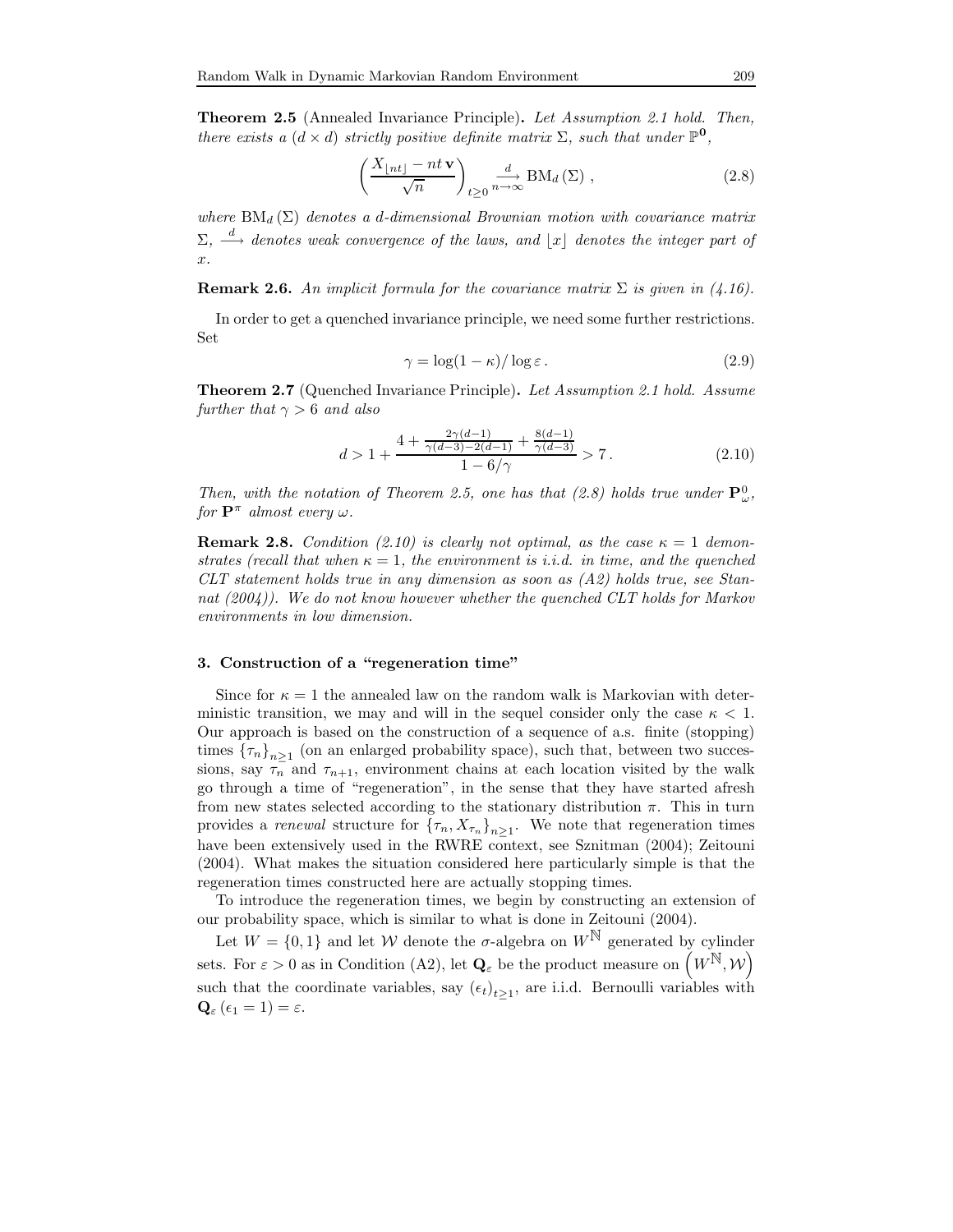For any  $(\omega, \epsilon) \in \Omega \times W^{\mathbb{N}}$ , we define a probability measure  $\overline{\mathbb{P}}_{\omega, \epsilon}^{\mathbf{0}}$  on  $(\mathbb{Z}^d)^{\mathbb{N}_0}$  such that  $\{X_t\}_{t\geq 0}$  is a Markov chain with state space  $\mathbb{Z}^d$  and transition law

$$
\overline{\mathbb{P}}_{\omega,\varepsilon}^{0}\left(X_{t+1}=\mathbf{y}\,\bigg|\,X_{t}=\mathbf{x}\right)=\mathbf{1}_{\left[\epsilon_{t+1}=1\right]}q\left(\mathbf{x},\mathbf{y}\right)+\frac{\mathbf{1}_{\left[\epsilon_{t+1}=0\right]}}{1-\varepsilon}\left[\omega_{t}\left(\mathbf{x},\mathbf{y}\right)-\varepsilon q\left(\mathbf{x},\mathbf{y}\right)\right],\tag{3.1}
$$

where  $\mathbf{y} \in {\{\mathbf{x}\}} \cup {\{\mathbf{x} \pm \mathbf{e}_i\}}_{i=1}^d$ , and also

$$
\overline{\mathbb{P}}_{\omega,\varepsilon}^{\mathbf{0}}\left(X_0 = \mathbf{0}\right) = 1. \tag{3.2}
$$

Finally we define a measure  $\overline{\mathbb{P}}^{\mathbf{0}}$  on  $\left(\Omega \times W^{\mathbb{N}} \times \left(\mathbb{Z}^d\right)^{\mathbb{N}_0}\right)$  $, \mathcal{F} \otimes \mathcal{W} \otimes \mathcal{G}$ ! , such that the coordinate variables has the following distribution

$$
(\omega,\epsilon) \sim \mathbf{P}^{\pi} \otimes \mathbf{Q}_{\epsilon}
$$
 and  $\{X_t\}_{t\geq 0} \sim \overline{\mathbb{P}}_{\omega,\epsilon}^{\mathbf{0}}$  given  $(\omega,\epsilon)$ .

It is immediate to check that under  $\overline{\mathbb{P}}^0$ , the marginal distribution of the chain  ${X_t}_{t\geq0}$  is  $\mathbb{P}^0$  and also the conditional distribution of  ${X_t}_{t\geq0}$  given  $\omega$  is  $\mathbf{P}^0_{\omega}$ . We will call the  $\epsilon$ -variables the  $\epsilon$ -coin tosses. Heuristically, under  $\mathbb{P}^0$ , the evolution of the random walk at time t is done by first tossing the  $\varepsilon$ -coin  $\varepsilon_t$ , and depending on the outcome, taking a step either according to how the environment dictates it (if  $\varepsilon_t = 0$ ) or taking a step according to the fixed transition kernel q (if  $\varepsilon_t = 1$ ).

One more extension of the probability space is needed before we can define the "regeneration time" and it is for the Markov evolution of the environment at each sites. Notice under Condition (A1), a step in the K-chain on  $S$  can be taken as follows. First, toss a coin independently with probability  $\kappa$  of turning head, if it turns out head, then select a state according to the stationary distribution  $\pi$ independently; otherwise if the coin lands in tail, then take a step according to the Markov transition kernel

$$
\tilde{K}(w, A) = \frac{K(w, A) - \kappa \pi(A)}{1 - \kappa}, \quad w \in \mathcal{S}, A \in \mathcal{B}_{\mathcal{S}}.
$$

A rigorous construction is as follows. Extend the measurable space  $(\Omega, \mathcal{F})$  to accommodate i.i.d. Bernoulli(κ) variables  $\left\{ (\alpha_t (\mathbf{x}))_{t \geq 1} \right\}$  $\left( \mathbf{x} \in \mathbb{Z}^d \right)$ , such that under **P**<sup> $\pi$ </sup> the Markov evolution of the environment  $(\omega_t(\mathbf{x}, \cdot))_{t \geq 0}$  at a site  $\mathbf{x} \in \mathbb{Z}^d$  is obtained by the above description using the  $\kappa$ -coin tosses  $(\alpha_t(\mathbf{x}))_{t\geq 1}$ . We note that in this construction

$$
\left\{ (\alpha_t(\mathbf{x}))_{t \ge s+1} \, \middle| \, \mathbf{x} \in \mathbb{Z}^d \right\} \text{ is independent of } \left\{ (\omega_t(\mathbf{x}, \cdot))_{0 \le t \le s} ; (X_t)_{0 \le t \le s} \right\}, \tag{3.3}
$$

for every  $s \geq 0$ .

For  $t \geq 0$  and  $\mathbf{x} \in \mathbb{Z}^d$ , define

$$
I_t(\mathbf{x}) := \sum_{s=0}^t \mathbf{1}(X_s = \mathbf{x}, \epsilon_s = 0), \qquad (3.4)
$$

which is the number of "proper" visits to the site  $x$  by the chain up to time t ("proper" visits are those visits in which the walker "learns" about the environment,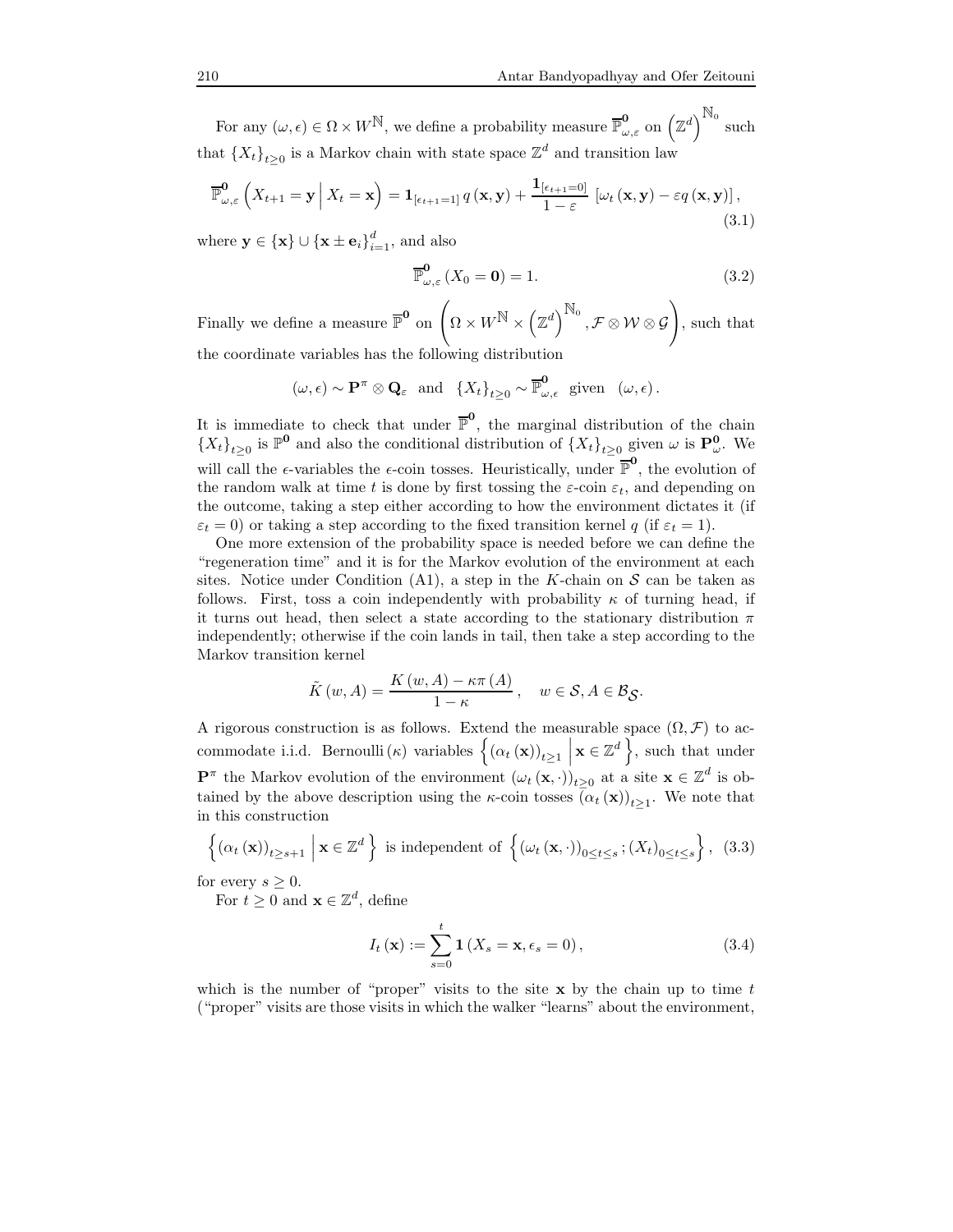that is those in which the next move depends on the random environment rather than on the auxiliary  $\varepsilon$ -coin). If  $I_t(\mathbf{x}) > 0$  let

$$
\gamma_t(\mathbf{x}) := \sup \left\{ s \le t \, \middle| \, X_s = \mathbf{x}, \epsilon_s = 0 \right\},\tag{3.5}
$$

be the time of last "proper" visit to  $x$  before time  $t$ , and

$$
\eta_t(\mathbf{x}) := \inf \left\{ s \ge 0 \, \middle| \, \alpha_{\gamma_t(\mathbf{x}) + s}(\mathbf{x}) = 1 \right\},\tag{3.6}
$$

be the first time after  $\gamma_t(\mathbf{x})$  when the environment chain at site x takes a step according to the stationary measure  $\pi$ . For completeness we will take  $\gamma_t(\mathbf{x}) =$  $\eta_t(\mathbf{x}) = 0$  if  $I_t(\mathbf{x}) = 0$ . Finally we define

$$
\tau_1 := \inf \left\{ t > 0 \, \middle| \, \gamma_t \left( \mathbf{x} \right) + \eta_t \left( \mathbf{x} \right) < t \, \forall \, \mathbf{x} \in \mathbb{Z}^d \right\}. \tag{3.7}
$$

 $\tau_1$  will be called a "regeneration time", because from time  $\tau_1$  the environment chains at all sites look like they have started afresh from stationary distribution.

**Proposition 3.1.** Let Assumption 2.1 hold. Then,  $\overline{\mathbb{E}}^{\mathbf{0}}(\tau_1^2) < \infty$ .

*Proof* : Due to the strict inequality in Condition (A3), we can find  $0 < \delta < 1$ such that  $\varepsilon^2 > (1 - \kappa)^{\delta}$ . Define

$$
L(t) = \lfloor -\frac{\delta \log t}{\log \varepsilon} \rfloor, \tag{3.8}
$$

which is an increasing sequence of integers going to  $\infty$  with  $L(t) < t$  for large t.

For fixed  $t \geq 1$ , let  $\beta_t$  be the first time there is a run of length  $L(t)$  of non-zero  $\epsilon$ -coin tosses ending at it, that is

$$
\beta_t := \inf \left\{ s \ge L(t) \; \middle| \; \epsilon_s = 1, \epsilon_{s-1} = 1, \cdots, \epsilon_{s-L(t)+1} = 1 \right\}.
$$
 (3.9)

From the definition of  $\tau_1$  we get

$$
\overline{\mathbb{P}}^{\mathbf{0}}(\tau_{1} > t) \leq \overline{\mathbb{P}}^{\mathbf{0}}(\beta_{t} > t) \n+ \overline{\mathbb{P}}^{\mathbf{0}}(\beta_{t} \leq t, \exists \mathbf{x} \in \mathbb{Z}^{d} \text{ s.t. } \eta_{\beta_{t}}(\mathbf{x}) \geq \beta_{t} - \gamma_{\beta_{t}}(\mathbf{x}))
$$
\n(3.10)

We will consider the first and second terms in the right hand side of  $(3.10)$  separately, as follows.

Consider first the second term, noting that for each  $\mathbf{x} \in \mathbb{Z}^d$  and for any  $t \geq 1$ the time  $\eta_t(\mathbf{x})$  is nothing but a Geometric  $(\kappa)$  random variable. Thus,

$$
\mathbb{P}^{\mathbf{0}}\left(\beta_{t} \leq t, \ \exists \ \mathbf{x} \in \mathbb{Z}^{d} \ \text{s.t.} \ \eta_{\beta_{t}}\left(\mathbf{x}\right) \geq \beta_{t} - \gamma_{\beta_{t}}\left(\mathbf{x}\right)\right)
$$
\n
$$
\leq C_{0} \sum_{r=0}^{\infty} r^{d-1} \exp\left(-\lambda \left(L\left(t\right) \vee r\right)\right)
$$
\n
$$
= C_{0} \left(\left(\sum_{r \leq L(t)} r^{d-1}\right) \exp\left(-\lambda L\left(t\right)\right) + \sum_{r > L(t)} r^{d-1} \exp\left(-\lambda r\right)\right) \tag{3.11}
$$

where  $C_0 = C_0(d) > 0$  is such that an  $L_1$  ball in  $\mathbb{Z}^d$  of radius r contains less than  $C_0 r^{d-1}$  points, and  $\lambda = -\log(1 - \kappa)$ . Indeed, the first inequality in (3.11) follows from the observation that

$$
\beta_t - \gamma_{\beta_t}(\mathbf{x}) \ge L(t) \vee |\mathbf{x} - X_{\beta_t - L(t)}|,
$$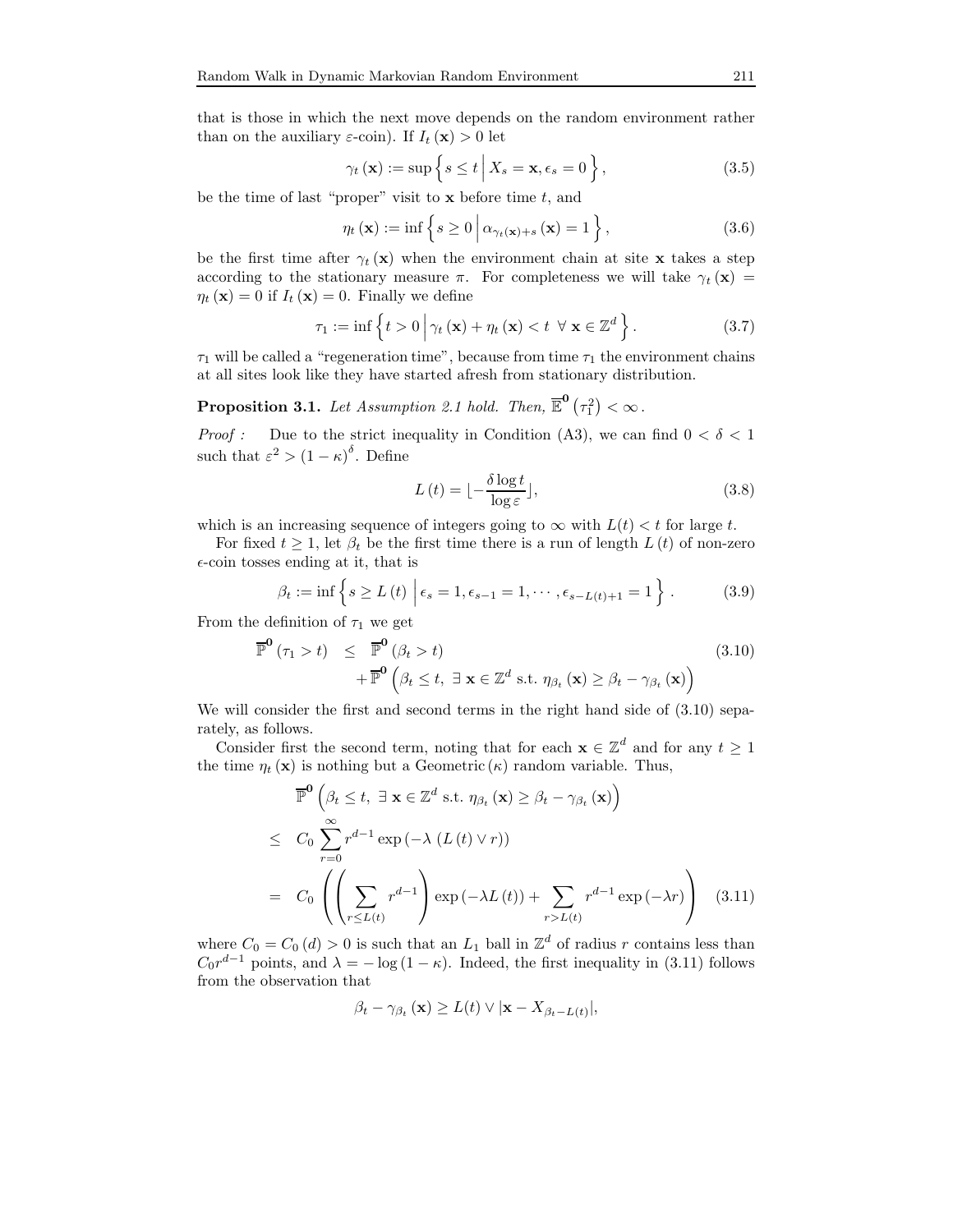with  $|\cdot|$  denoting the  $L_1$ -norm on  $\mathbb{Z}^d$ , and then computing the probability by conditioning on  $X_{\beta_t - L(t)}$ .

Concerning the first term in (3.10), note that

$$
\begin{aligned}\n\overline{\mathbb{P}}^{\mathbf{0}}\left(\beta_{t} > t\right) \\
&\leq \overline{\mathbb{P}}^{\mathbf{0}}\left(\bigcap_{j=0}^{\lfloor\frac{t-L(t)}{L(t)}\rfloor}\left[\epsilon_{jL(t)+1}=1,\epsilon_{jL(t)+2}=1,\cdots,\epsilon_{(j+1)L(t)}=1\right]^{c}\right) \\
&\leq \left(1-\varepsilon^{L(t)}\right)^{\frac{t}{L(t)}-2}\n\end{aligned}
$$
\n(3.12)

Using the choice of  $L(t)$  and equations (3.10), (3.11) and (3.12) one concludes that

$$
\overline{\mathbb{P}}^{\mathbf{0}}\left(\tau_{1} > t\right) \leq \frac{C_{1}}{t^{2+\zeta}},\tag{3.13}
$$

where  $C_1, \zeta > 0$  are some constants (depending on  $\delta, d$ ). This completes the proof.

Remark 3.2. An inspection of the proof reveals that in fact,

$$
\forall \ \gamma' < \frac{\log(1 - \kappa)}{\log \varepsilon} =: \gamma, \quad \overline{\mathbb{E}}^{\mathbf{0}} \left[ \tau_1^{\gamma'} \right] < \infty. \tag{3.14}
$$

This will be useful when deriving the quenched invariance principle.

Define now a  $\sigma$ -algebra,

$$
\mathcal{H}_1 := \sigma\left(\tau_1; \{X_t\}_{0 \le t \le \tau_1}; \left\{ (\alpha_t(\cdot))_{t \le \tau_1} \right\} \right). \tag{3.15}
$$

The following is the most crucial lemma.

**Lemma 3.3.** For any measurable sets  $A, B, C$  we have,

$$
\mathbb{P}^{\mathbf{0}}\left(\left\{X_{\tau_{1}+t}-X_{\tau_{1}}\right\}_{t\geq0}\in A,\left\{(\omega_{\tau_{1}+t}(\cdot,\cdot))_{t\geq0}\right\}\in B,\left\{(\alpha_{t}(\cdot))_{t\geq\tau_{1}+1}\right\}\in C\,\middle|\,\mathcal{H}_{1}\right)
$$
\n
$$
=\mathbb{P}^{\mathbf{0}}\left(\left\{X_{t}\right\}_{t\geq0}\in A,\left\{(\omega_{t}(\cdot,\cdot))_{t\geq0}\right\}\in B,\left\{(\alpha_{t}(\cdot))_{t\geq1}\right\}\in C\right).
$$
\n(3.16)

*Proof*: Let h be a  $\mathcal{H}_1$  measurable function. Write  $\mathbf{1}_A := \mathbf{1} \Big( \{X_t - X_0\}_{t \geq 0} \in A \Big)$ ,  $\mathbf{1}_B := \mathbf{1}\left( \left\{ (\omega_t(\cdot,\cdot))_{t\geq 0} \right\} \in B \right)$  and  $\mathbf{1}_C := \mathbf{1}\left( \left\{ (\alpha_t(\cdot))_{t\geq 1} \right\} \in C \right)$ . Note that for every  $m \in \mathbb{N}$  and  $\mathbf{x} \in \mathbb{Z}^d$ , since h is  $\mathcal{H}_1$ -measurable, there exists a random variable  $h_{\mathbf{x},m}$  which is measurable with respect to  $\sigma\left(\left\{X_t\right\}_{t\geq0};\left\{\left(\alpha_t\left(\cdot\right)\right)_{t\leq m}\right\}\right)$ , such that  $h = h_{\mathbf{x},m}$  on the event  $[\tau_1 = m, X_{\tau_1} = \mathbf{x}]$ . Writing  $\theta$  for the time shift,

$$
\mathbb{E}^{\mathbf{0}}[\mathbf{1}_{A}\circ\theta^{\tau_{1}}\cdot\mathbf{1}_{B}\circ\theta^{\tau_{1}}\cdot\mathbf{1}_{C}\circ\theta^{\tau_{1}}\cdot h]
$$
\n
$$
=\sum_{m=1}^{\infty}\sum_{\mathbf{x}_{m}\in\mathbb{Z}^{d}}\mathbb{E}^{\mathbf{0}}[\mathbf{1}_{A}\circ\theta^{m}\cdot\mathbf{1}_{B}\circ\theta^{m}\cdot\mathbf{1}_{C}\circ\theta^{m}\cdot\mathbf{1}(\tau_{1}=m)\cdot\mathbf{1}(X_{m}=\mathbf{x}_{m})\cdot h_{\mathbf{x}_{m},m}]
$$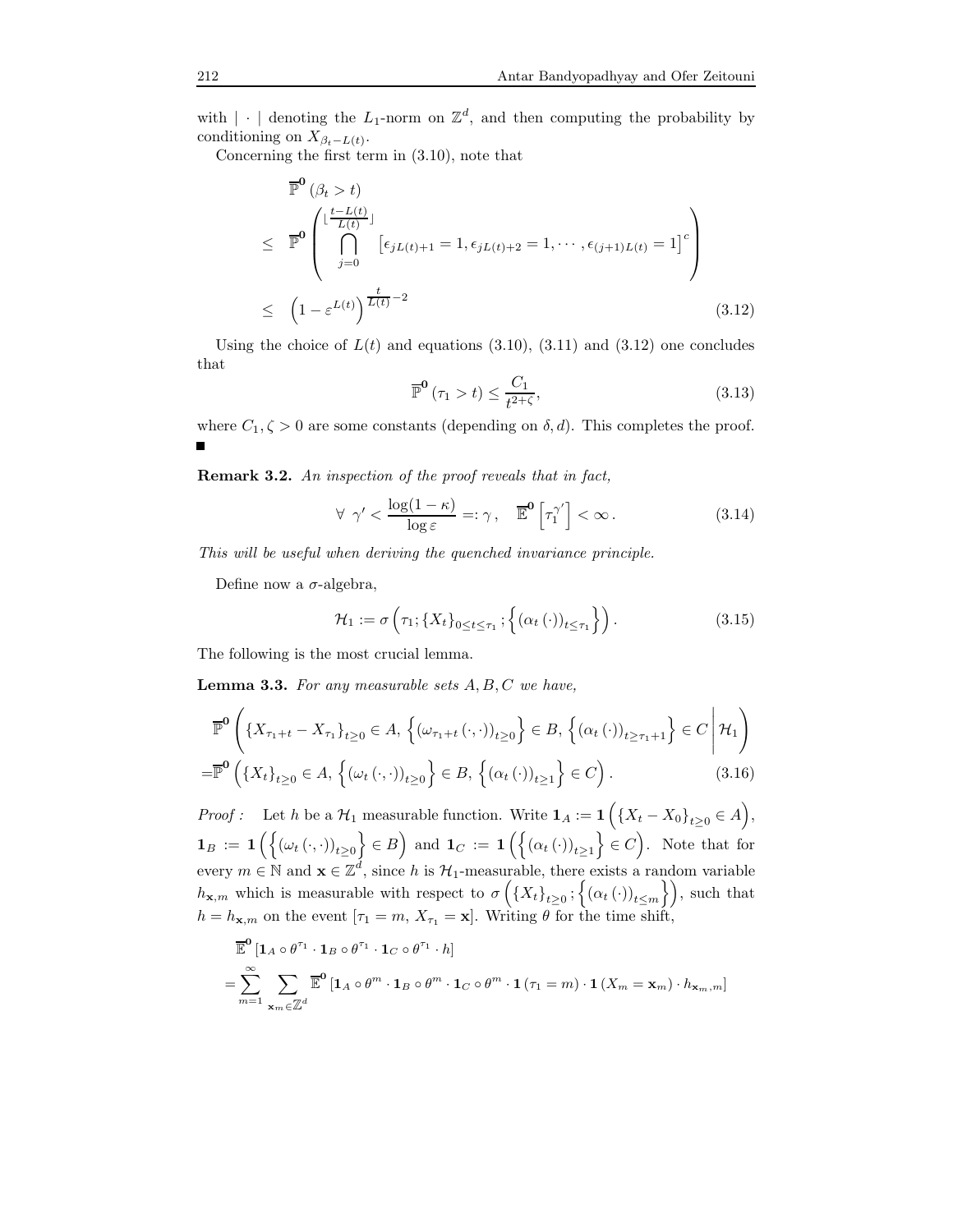$$
= \sum_{m=1}^{\infty} \sum_{\mathbf{x}_m \in \mathbb{Z}^d} \overline{\mathbb{E}}^0 \left[ \mathbf{1}_B \circ \theta^m \cdot \mathbb{E}^0_{\omega} \left[ \mathbf{1}_A \circ \theta^m \cdot \mathbf{1}_C \circ \theta^m \cdot \mathbf{1} \left( \tau_1 = m \right) \cdot \mathbf{1} \left( X_m = \mathbf{x}_m \right) \cdot h_{\mathbf{x}_m, m} \right] \right]
$$
  

$$
= \sum_{m=1}^{\infty} \sum_{\substack{\mathbf{x}_t \in \mathbb{Z}^d \\ 1 \le t \le m}} \sum_{e_t \in W} \overline{\mathbb{E}}^0 \left[ \mathbf{1}_B \circ \theta^m \cdot \mathbb{E}^0_{\omega} \left[ \mathbf{1}_A \circ \theta^m \cdot \mathbf{1}_C \circ \theta^m \cdot \mathbf{1}_{[\tau_1 = m]} \right. \right]
$$

 $\cdot \mathbf{1}_{\left[X_t = \mathbf{x}_t, 1 \leq t \leq m\right]} \cdot \mathbf{1}_{\left[\epsilon_t = e_t, 1 \leq t \leq m\right]} \cdot h_{\mathbf{x}_m, m} \right] \right]$ 

$$
= \sum_{m=1}^{\infty} \sum_{\substack{\mathbf{x}_t \in \mathbb{Z}^d \\ 1 \leq t \leq m}} \sum_{\substack{e_t \in W \\ 1 \leq t \leq m}} \overline{\mathbb{E}}^0 \left[ \mathbf{1}_B \circ \theta^m \cdot \mathbb{E}^0_{\omega} \left[ \mathbb{E}^{\mathbf{x}_m}_{\omega} \left[ \mathbf{1}_A \cdot \mathbf{1}_C \right] \circ \theta^m \cdot \mathbf{1}_{[\tau_1 = m]} \right. \right. \\ \left. \qquad \qquad \left. \mathbf{1}_{[X_t = \mathbf{x}_t, 1 \leq t \leq m]} \cdot \mathbf{1}_{[\epsilon_t = e_t, 1 \leq t \leq m]} \cdot h_{\mathbf{x}_m, m} \right] \right]
$$
\n
$$
= \sum_{m=1}^{\infty} \sum_{\substack{\mathbf{x}_t \in \mathbb{Z}^d \\ 1 \leq t \leq m}} \sum_{\substack{e_t \in W \\ 1 \leq t \leq m}} \overline{\mathbb{E}}^0 \left[ \mathbb{E}^0_{\omega} \left[ \mathbb{E}^{\mathbf{x}_m}_{\omega} \left[ \mathbf{1}_A \cdot \mathbf{1}_B \cdot \mathbf{1}_C \right] \circ \theta^m \cdot \mathbf{1}_{[\tau_1 = m]} \cdot \mathbf{1}_{[X_t = \mathbf{x}_t, 1 \leq t \leq m]} \right. \right]
$$

 $\cdot\mathbf{1}_{[\epsilon_t=e_t,1\leq t\leq m]}\cdot h_{\mathbf{x}_m,m} \big]\big]$ 

$$
= \sum_{m=1}^{\infty} \sum_{\substack{\mathbf{x}_t \in \mathbb{Z}^d \\ 1 \leq t \leq m}} \sum_{\substack{e_t \in W \\ 1 \leq t \leq m}} \overline{\mathbb{E}}^0 \left[ \mathbb{E}_{\omega}^{\mathbf{x}_m} \left[ \mathbf{1}_A \cdot \mathbf{1}_B \cdot \mathbf{1}_C \right] \circ \theta^m \cdot \mathbf{1}_{[\tau_1 = m]} \cdot \mathbf{1}_{[X_t = \mathbf{x}_t, 1 \leq t \leq m]} \right. \\ \left. \cdot \mathbf{1}_{[\epsilon_t = e_t, 1 \leq t \leq m]} \cdot h_{\mathbf{x}_m, m} \right]
$$

$$
= \overline{\mathbb{E}}^{\mathbf{0}}\left[\mathbf{1}_A \cdot \mathbf{1}_B \cdot \mathbf{1}_C\right] \sum_{m=1}^{\infty} \sum_{\substack{\mathbf{x}_t \in \mathbb{Z}^d \\ 1 \leq t \leq m}} \sum_{\substack{e_t \in W \\ 1 \leq t \leq m}} \overline{\mathbb{E}}^{\mathbf{0}}\left[\mathbf{1}_{[\tau_1 = m]} \cdot \mathbf{1}_{[X_t = \mathbf{x}_t, 1 \leq t \leq m]}\right. \\ \left. \cdot \mathbf{1}_{[\epsilon_t = e_t, 1 \leq t \leq m]} \cdot h_{\mathbf{x}_m, m}\right],
$$

where in the fourth equality we use the Markov property of the random walk given the environment and also the fact  $(3.3)$  with  $s = m$ ; and the last equality uses the fact that on the event  $[\tau_1 = m]$ , the environment chains at every site have gone through "regeneration" before time  $m$  and after the last "proper" visit of the walk to that site, and hence under the law  $\mathbb{P}^0$ , at time m the environments at distinct sites are independent,  $\pi$ -distributed, and independent of the  $\epsilon$  and  $\alpha$  coins and the walk till time  $m$ . Substituting in the above the whole sample space in place of  $A, B$ and C, we conclude that

$$
\overline{\mathbb{E}}^{\mathbf{0}}\left[\mathbf{1}_A\circ\theta^{\tau_1}\cdot\mathbf{1}_B\circ\theta^{\tau_1}\cdot\mathbf{1}_C\circ\theta^{\tau_1}\cdot h\right] = \overline{\mathbb{E}}^{\mathbf{0}}\left[\mathbf{1}_A\cdot\mathbf{1}_B\cdot\mathbf{1}_C\right]\overline{\mathbb{E}}^{\mathbf{0}}\left[h\right],\tag{3.17}
$$

concluding the proof of the lemma.

$$
\blacksquare
$$

Consider now  $\tau_1$  as a function of  $((X_t)_{t\geq 0}; \left\{(\omega_t(\cdot,\cdot))_{t\geq 0}\right\}; \left\{(\alpha_t(\cdot))_{t\geq 1}\right\}),$  and set

$$
\tau_{n+1} := \tau_n + \tau_1\left( \left( X_{\tau_n + t} \right)_{t \ge 0}; \left\{ \left( \omega_{\tau_n + t} \left( \cdot, \cdot \right) \right)_{t \ge 0} \right\}; \left\{ \left( \alpha_{\tau_n + t} \left( \cdot \right) \right)_{t \ge 1} \right\} \right), \tag{3.18}
$$

with  $\tau_{n+1} = \infty$  on the event  $[\tau_n = \infty]$ . The following lemma gives the renewal sequence described earlier.

**Lemma 3.4.**  $\overline{\mathbb{P}}^{\mathbf{0}}(\tau_n < \infty) = 1$ , for all  $n \geq 1$ . Moreover the sequence of random vectors  $\{(\tau_{n+1} - \tau_n, X_{\tau_{n+1}} - X_{\tau_n})\}_{n \geq 0}$ , where  $\tau_0 = 0$ , are *i.i.d.* under the law  $\overline{\mathbb{P}}^{\mathbf{0}}$ .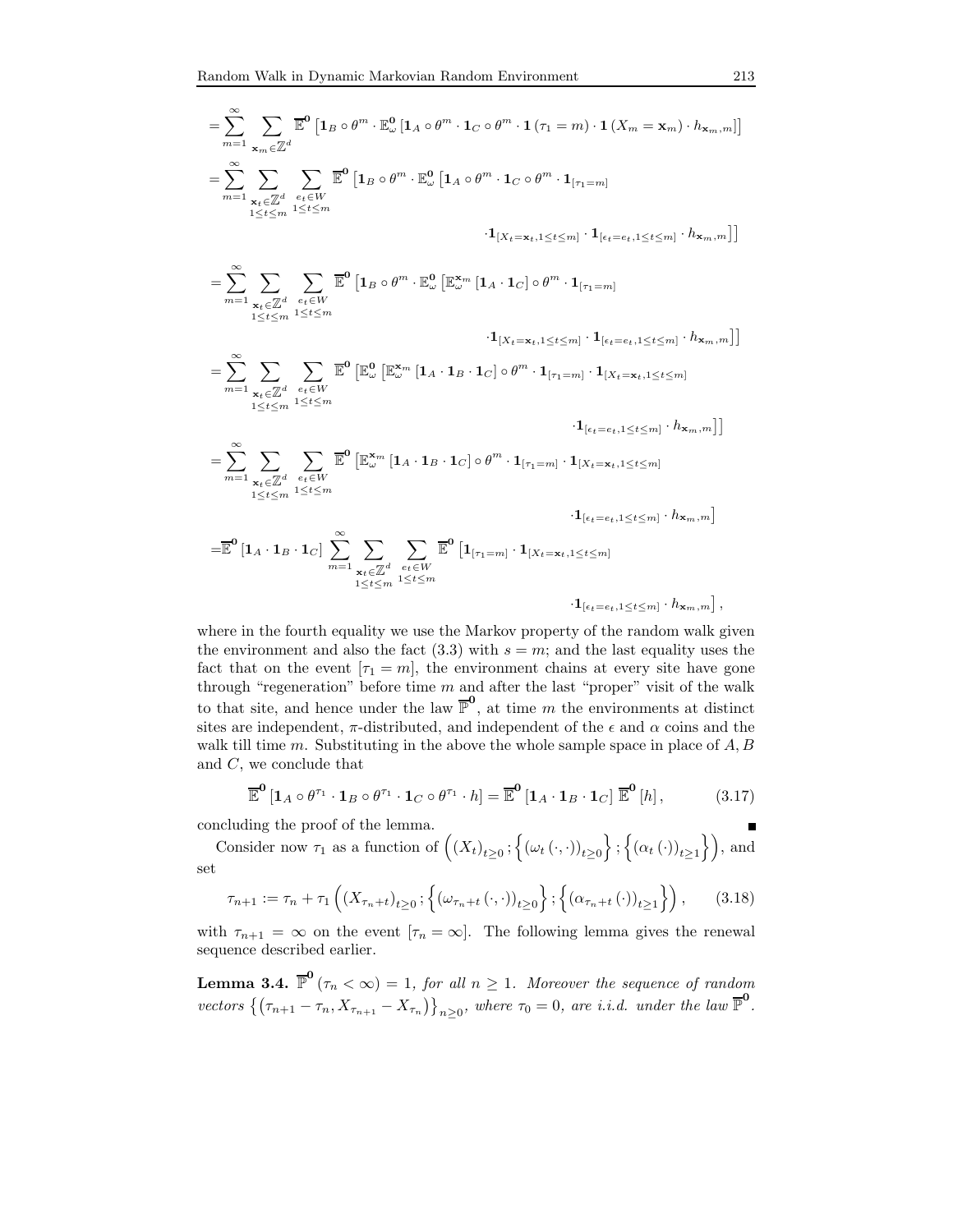Proof : Define

$$
\mathcal{H}_n := \sigma\left(\tau_1, \tau_2, \dots, \tau_n; (X_t)_{0 \le t \le \tau_n}; \left\{ (\alpha_t(\mathbf{x}))_{t \le \tau_n} \right\} \right),\tag{3.19}
$$

then an obvious rerun of the proof of Lemma 3.4 yields that for measurable sets  $A, B$  and  $C$ ,

$$
\mathbb{P}^{\mathbf{0}}\left(\left\{X_{\tau_{n}+t}-X_{\tau_{n}}\right\}_{t\geq0}\in A,\left\{(\omega_{\tau_{n}+t}(\cdot,\cdot))_{t\geq0}\right\}\in B,\left\{(\alpha_{\tau_{n}+t}(\cdot))_{t\geq1}\right\}\in C\,\middle|\,\mathcal{H}_{n}\right)
$$
\n
$$
=\mathbb{P}^{\mathbf{0}}\left(\left\{X_{t}\right\}_{t\geq0}\in A,\left\{(\omega_{t}(\cdot,\cdot))_{t\geq0}\right\}\in B\,\left\{(\alpha_{t}(\cdot))_{t\geq1}\right\}\in C\right). \tag{3.20}
$$

So first of all we get from Proposition 3.1 that  $\overline{\mathbb{P}}^{\mathbf{0}}(\tau_n < \infty) = 1$ , for all  $n \geq 1$ , and also under  $\overline{\mathbb{P}}^0$ 

$$
(\tau_1, X_{\tau_1}), (\tau_2 - \tau_1, X_{\tau_1} - X_{\tau_1}), \ldots, (\tau_{n+1} - \tau_n, X_{\tau_{n+1}} - X_{\tau_n}), \ldots
$$

are i.i.d. of random vectors.

$$
\blacksquare
$$

# 4. Proofs of the main results

4.1. Proof of Theorem 2.3. Fix  $\mathbf{a} \in \mathbb{R}^d$ . From Proposition 3.1 we get that  $\overline{\mathbb{E}}^0$  [ $\tau_1$ ] <  $\infty$ . Since the random walk  $\{X_t\}_{t\geq 0}$  has bounded increments, it follows that  $\overline{\mathbb{E}}^{\mathbf{0}}[\mathbf{a} \cdot X_{\tau_1}] < \infty$  as well. Let  $Y_n := \mathbf{a} \cdot (X_{\tau_n} - X_{\tau_{n-1}})$ , for  $n \geq 1$ , taking  $\tau_0 = 0$ . Using Lemma 3.4 we conclude

$$
\frac{\tau_n}{n} \underset{n \to \infty}{\longrightarrow} \overline{\mathbb{E}}^{\mathbf{0}} \left[ \tau_1 \right] \quad \text{a.s.} \quad \left[ \overline{\mathbb{P}}^{\mathbf{0}} \right], \tag{4.1}
$$

and

$$
\lim_{n \to \infty} \frac{1}{n} \sum_{k=1}^{n} Y_k \underset{n \to \infty}{\longrightarrow} \overline{\mathbb{E}}^{\mathbf{0}} \left[ \mathbf{a} \cdot X_{\tau_1} \right] \text{ a.s. } \left[ \overline{\mathbb{P}}^{\mathbf{0}} \right]. \tag{4.2}
$$

We can find a (possibly random) sequence of numbers  ${k_n}_{n \geq 1}$  increasing to  $\infty$ such that for all  $n \geq 1$  we have  $\tau_{k_n} \leq n < \tau_{k_n+1}$ . Then from  $(4.\overline{1})$  we get

$$
\frac{n}{k_n} \underset{n \to \infty}{\longrightarrow} \overline{\mathbb{E}}^{\mathbf{0}} \left[ \tau_1 \right] \quad \text{a.s.} \quad \left[ \overline{\mathbb{P}}^{\mathbf{0}} \right]. \tag{4.3}
$$

Since the increments of the random walk are bounded, we have for any  $n \geq 1$  that

$$
\left|\mathbf{a} \cdot \left(X_n - X_{\tau_{k_n}}\right)\right| \leq \|\mathbf{a}\|_2 \left(n - \tau_{k_n}\right)
$$
  

$$
\leq \|\mathbf{a}\|_2 \left(\tau_{k_n+1} - \tau_{k_n}\right).
$$
 (4.4)

On the other hand, since by Lemma 3.4 the random variables  $(\tau_n - \tau_{n-1})_{n \geq 1}$  are identically distributed and of finite mean, one gets for any  $\delta > 0$  that

$$
\sum_{n=0}^{\infty} \overline{\mathbb{P}}^{\mathbf{0}} \left( \tau_{n+1} - \tau_n > \delta n \right) = \sum_{n=0}^{\infty} \overline{\mathbb{P}}^{\mathbf{0}} \left( \tau_1 > \delta n \right) < \infty.
$$

It follows from an application of the Borel-Cantelli Lemma that

$$
\frac{\tau_{n+1} - \tau_n}{n} \underset{n \to \infty}{\longrightarrow} 0 \quad \text{a.s.} \quad \left[\overline{\mathbb{P}}^{\mathbf{0}}\right]. \tag{4.5}
$$

So using  $(4.4)$  and  $(4.3)$  we get

$$
\frac{\left|\mathbf{a} \cdot (X_n - X_{\tau_{k_n}})\right|}{n} \longrightarrow_{n \to \infty} 0 \quad \text{a.s.} \quad \left[\overline{\mathbb{P}}^{\mathbf{0}}\right]
$$
 (4.6)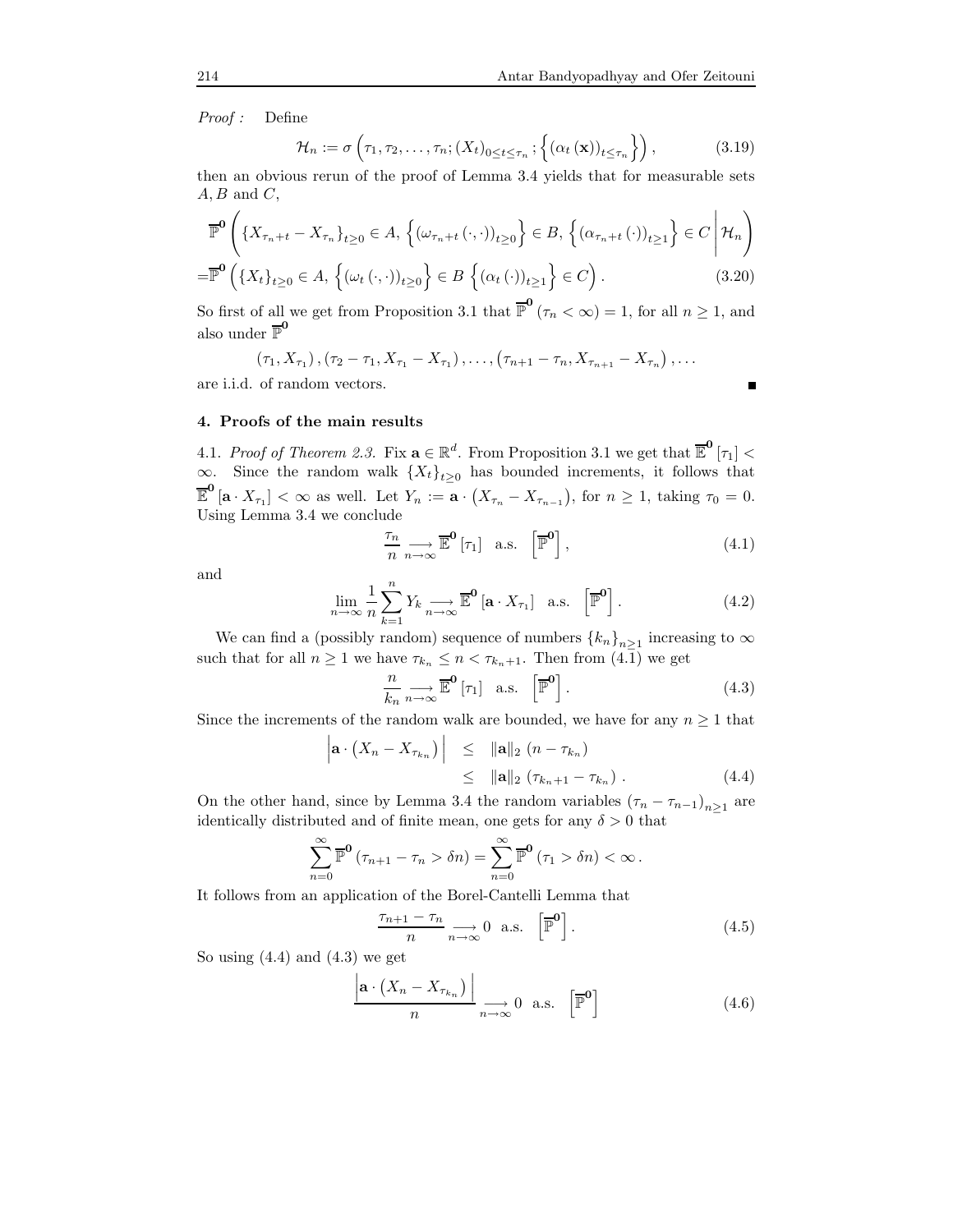This together with (4.2) and (4.3) gives

$$
\frac{\mathbf{a} \cdot X_n}{n} \underset{n \to \infty}{\longrightarrow} \frac{\overline{\mathbb{E}}^{\mathbf{0}} \left[ \mathbf{a} \cdot X_{\tau_1} \right]}{\overline{\mathbb{E}}^{\mathbf{0}} \left[ \tau_1 \right]} \quad \text{a.s.} \quad \left[ \overline{\mathbb{P}}^{\mathbf{0}} \right] \tag{4.7}
$$

Finally taking  $\mathbf{a} = \mathbf{e}_i$  for  $i = 1, 2, ..., d$  we conclude

$$
\frac{X_n}{n} \underset{n \to \infty}{\longrightarrow} \frac{\overline{\mathbb{E}}^{\mathbf{0}} \left[ X_{\tau_1} \right]}{\overline{\mathbb{E}}^{\mathbf{0}} \left[ \tau_1 \right]} \quad \text{a.s.} \quad \left[ \overline{\mathbb{P}}^{\mathbf{0}} \right] \tag{4.8}
$$

which completes the proof.

4.2. Proof of Theorem 2.5. Fix  $\mathbf{a} \in \mathbb{R}^d$ , let  $(Y_n)_{n \geq 1}$  be as defined above. Put  $Y_n := Y_n - (\tau_n - \tau_{n-1}) \mathbf{a} \cdot \mathbf{v}$ , where  $\mathbf{v} =$  $\overline{\mathbb{E}}^{\mathbf{0}}[X_{\tau_1}]$  $\frac{Z^{1+\tau_{1}}}{\mathbb{E}^{\tau_{1}}}$ . Let  $S_{n} := Y_{1} + Y_{2} + \cdots + Y_{n}$ , for  $n \geq 1$ . By Proposition 3.1,  $\tau_1$  has finite second moment and, due to the boundedness of the increments of the random walk  $(X_t)_{t\geq 0}$ , so does  $X_{\tau_1}$ . Further, by definition,  $\overline{\mathbb{E}}^{\mathbf{0}}[S_n] = 0$ . Thus by Lemma 3.4 and Donsker's invariance principle, see e.g. Billingsley (1999, Theorem 14.1), we have

$$
\frac{S_{\lfloor nt \rfloor}}{\sigma_a \sqrt{n}} \xrightarrow{n \to \infty} \text{BM} \left( 1 \right), \tag{4.9}
$$

where BM(1) := BM<sub>1</sub>(1) and  $\sigma_a^2 := \overline{\mathbb{E}}^{\mathbf{0}}\left[\overline{Y}_1^2\right]$  $\binom{2}{1} > 0$ , where the last inequality is due to Condition  $(A2)$  and  $(2.5)$ .

Put next  $m_n := n/\overline{\mathbb{E}}^{\mathbf{0}}[\tau_1]$ . Since  $n \mapsto m_n$  is a deterministic scaling, it follows from  $(4.9)$  that

$$
\frac{S_{\lfloor m_n t \rfloor}}{\sigma_a \sqrt{m_n}} \underset{n \to \infty}{\longrightarrow} \text{BM}(1). \tag{4.10}
$$

Let  $(k_n)_{n\geq 1}$  be as before. Our next step is to prove the analogue of  $(4.9)$  with  $m_nt$  replaced by  $k_{\lfloor nt \rfloor}$ . A consequence of (4.3) is that for any fixed  $T < \infty$ ,

$$
\sup_{t \le T} \left| \frac{k_{\lfloor nt \rfloor}}{n} - \frac{\lfloor m_n t \rfloor}{n} \right| \underset{n \to \infty}{\longrightarrow} 0, \text{ a.s. } \left[ \overline{\mathbb{P}}^{\mathbf{0}} \right]
$$
 (4.11)

Thus,

$$
\frac{S_{k_{\lfloor nt \rfloor}}}{\sigma_a \sqrt{m_n}} \xrightarrow{d} \text{BM}(1). \tag{4.12}
$$

Note that for an appropriate  $C = C(\mathbf{a}, d)$ , using (4.4),

$$
\sup_{t \leq T} \left| \frac{S_{k_{\lfloor nt \rfloor}} - \mathbf{a} \cdot X_{\lfloor nt \rfloor} - nt \mathbf{a} \cdot \mathbf{v}}{\sqrt{n}} \right| \leq C \max_{0 \leq i \leq k_{\lfloor nT \rfloor}} \frac{\tau_{i+1} - \tau_i}{\sqrt{n}}. \tag{4.13}
$$

Since  $k_{\lfloor nT \rfloor} \leq \lfloor nT \rfloor$ , we have that for any  $\delta > 0$ ,

$$
\overline{\mathbb{P}}^{\mathbf{0}}\left(\max_{0\leq i\leq k_{\lfloor nT\rfloor}}\frac{\tau_{i+1}-\tau_{i}}{\sqrt{n}}>\delta\right)\leq \sum_{i=1}^{\lfloor nT\rfloor}\overline{\mathbb{P}}^{\mathbf{0}}(\tau_{1}>\delta\sqrt{n}).\tag{4.14}
$$

Note that, since  $\overline{\mathbb{E}}^{\mathbf{0}}\left[\tau_1^2\right] < \infty$ , one has that

$$
\sum_{i=1}^{\infty} \overline{\mathbb{P}}^{\mathbf{0}}(\tau_1 > \frac{\delta \sqrt{i}}{\sqrt{T}}) = \sum_{i=1}^{\infty} \overline{\mathbb{P}}^{\mathbf{0}}(\tau_1^2 > \frac{\delta^2 i}{T}) < \infty.
$$

$$
\overline{\phantom{a}}
$$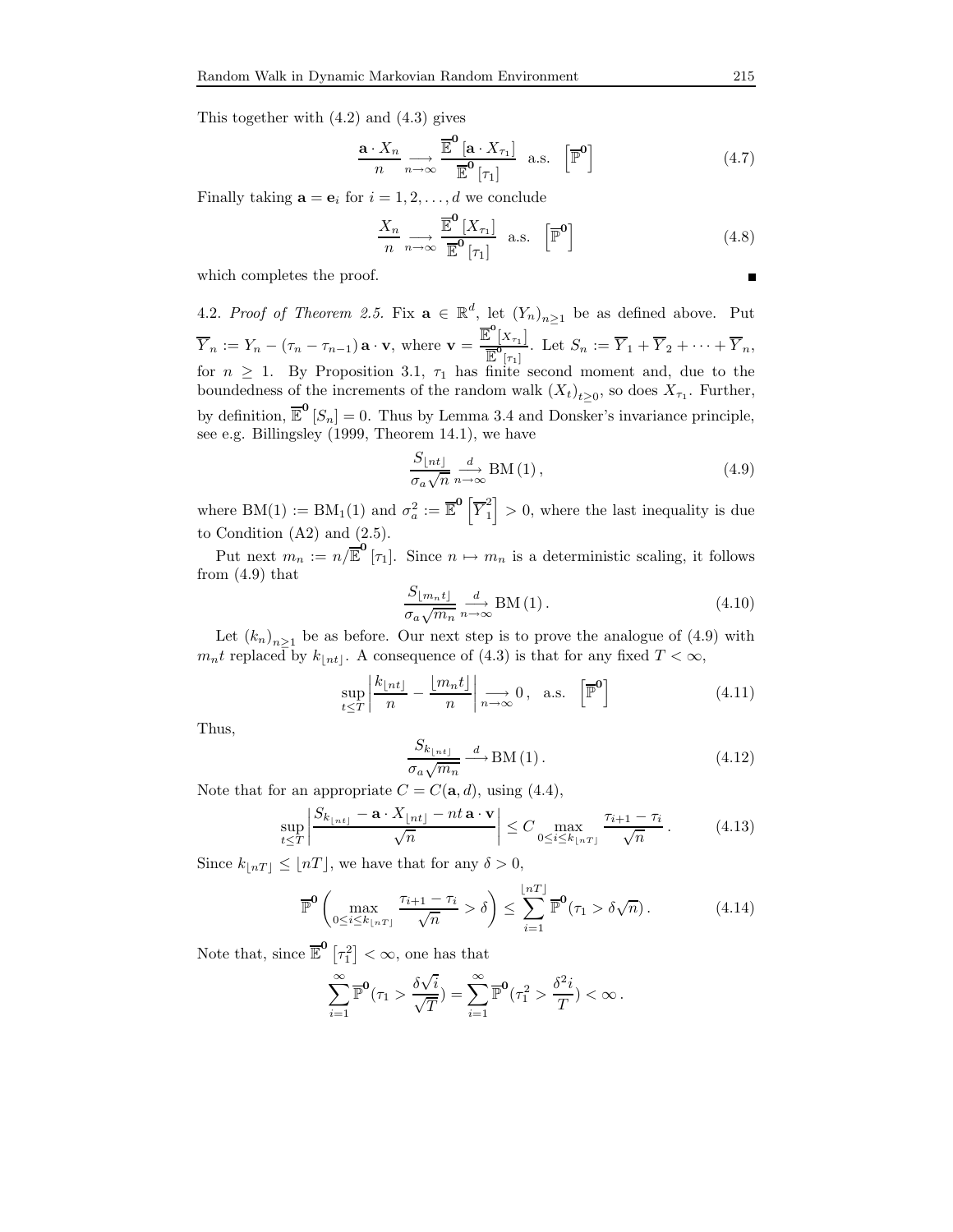Hence, for each  $\delta_1 > 0$  there is a deterministic constant  $I_{\delta_1}$  depending on  $d, \delta, T, \delta_1$ such that

$$
\sum_{i=I_{\delta_1}}^{\infty} \overline{\mathbb{P}}^{\mathbf{0}}(\tau_1 > \frac{\delta \sqrt{i}}{\sqrt{T}} ) < \delta_1.
$$

Therefore,

$$
\limsup_{n \to \infty} \sum_{i=1}^{\lfloor nT \rfloor} \overline{\mathbb{P}}^{\mathbf{0}}(\tau_1 > \delta \sqrt{n})
$$
\n
$$
\leq \limsup_{n \to \infty} \left( \sum_{i=1}^{I_{\delta_1}} \overline{\mathbb{P}}^{\mathbf{0}}(\tau_1 > \delta \sqrt{n}) + \sum_{i=I_{\delta_1}+1}^{\infty} \overline{\mathbb{P}}^{\mathbf{0}}(\tau_1 > \frac{\delta \sqrt{i}}{\sqrt{T}}) \right) \leq \delta_1.
$$

 $\delta_1$  being arbitrary, one concludes from the last limit and  $(4.14)$  that

$$
\overline{\mathbb{P}}^{\mathbf{0}}\left(\max_{0\leq i\leq k_{\lfloor nT\rfloor}}\frac{\tau_{i+1}-\tau_{i}}{\sqrt{n}}>\delta\right)\underset{n\rightarrow\infty}{\longrightarrow}0\,.
$$

Together with (4.12) and (4.13), this implies that for every  $\mathbf{a} \in \mathbb{R}^d \setminus \mathbf{0}$  we have

$$
\frac{\mathbf{a} \cdot (X_{\lfloor nt \rfloor} - nt\,\mathbf{v})}{\sigma_a \sqrt{m_n}} \xrightarrow{d} \text{BM}(1). \tag{4.15}
$$

Since a is arbitrary, this completes the proof of the theorem, with

$$
\Sigma := \frac{\text{Var } \overline{\mathbb{P}}^{\mathbf{0}} \left( X_{\tau_1} - \tau_1 \mathbf{v} \right)}{\overline{\mathbb{E}}^{\mathbf{0}} \left[ \tau_1 \right]}.
$$
\n(4.16)

|  |  |  | 4.3. <i>Proof of Theorem 2.7.</i> Our argument is based on the technique introduced                                   |  |
|--|--|--|-----------------------------------------------------------------------------------------------------------------------|--|
|  |  |  | in Bolthausen and Sznitman (2002), as developed in Bolthausen, Sznitman and                                           |  |
|  |  |  | $T_{\text{oitouni}}$ (9009) Let $D^n = (Y_{\text{v}} - n\text{tr})/\sqrt{n}$ and let $\mathbb{R}^n$ denote the neuro- |  |

in Bolthausen and Sznitman (2002), as developed in Bolthausen, Sznitman and Zeitouni (2003). Let  $B_t^n = (X_{\lfloor nt \rfloor} - nt\mathbf{v})/\sqrt{n}$ , and let  $\mathcal{B}_t^n$  denote the polygonal interpolation of  $(k/n) \to B_{k/n}^n$ . Consider the space  $C_T := C([0,T], \mathbb{R}^d)$  of continuous  $\mathbb{R}^d$ -valued functions on  $[0,T]$ , endowed with the distance  $d_T(u, u') =$  $\sup_{t\leq T}|u(t)-u'(t)|\wedge 1$ . By Bolthausen and Sznitman (2002, Lemma 4.1), Theorem 2.7 follows from Theorem 2.5 once we show that for all bounded Lipschitz function F on  $\mathcal{C}_T$  and  $b \in (1, 2]$ ,

$$
\sum_{m=1}^{\infty} \text{Var } \mathbf{P}^{\pi} \left( \mathbf{E}_{\omega}^{0} [F(\mathcal{B}^{\lfloor b^{m} \rfloor})] \right) < \infty. \tag{4.17}
$$

In order to prove (4.17), we now follow the approach of Bolthausen, Sznitman and Zeitouni (2003). We construct the environment  $\omega$  using the variables  $\{\alpha_t(\mathbf{x}) : t \geq 0\}$  $1, \mathbf{x} \in \mathbb{Z}^d$  as described in Section 3. We next construct two independent sequences of i.i.d. Bernoulli( $\varepsilon$ ) random variables, that we denote by  $(\varepsilon_t^{(1)})_{t\geq 2}$  and  $(\varepsilon_t^{(2)})_{t\geq 1}$ . Given these sequences and the environment  $\omega$ , we construct two independent copies of the random walk, denoted  $(X_t^{(1)})_{t\geq 1}$  and  $(X_t^{(2)})_{t\geq 1}$ , following the recipe of Section 3 (we of course use the sequence  $\varepsilon^{(j)}$  to construct  $X^{(j)}$ , for  $j = 1, 2$ ), and introduce the respective linear interpolations  $(\mathcal{B}_t^{n,(j)})_{t\geq 0}$ . It is then clear that (4.17) is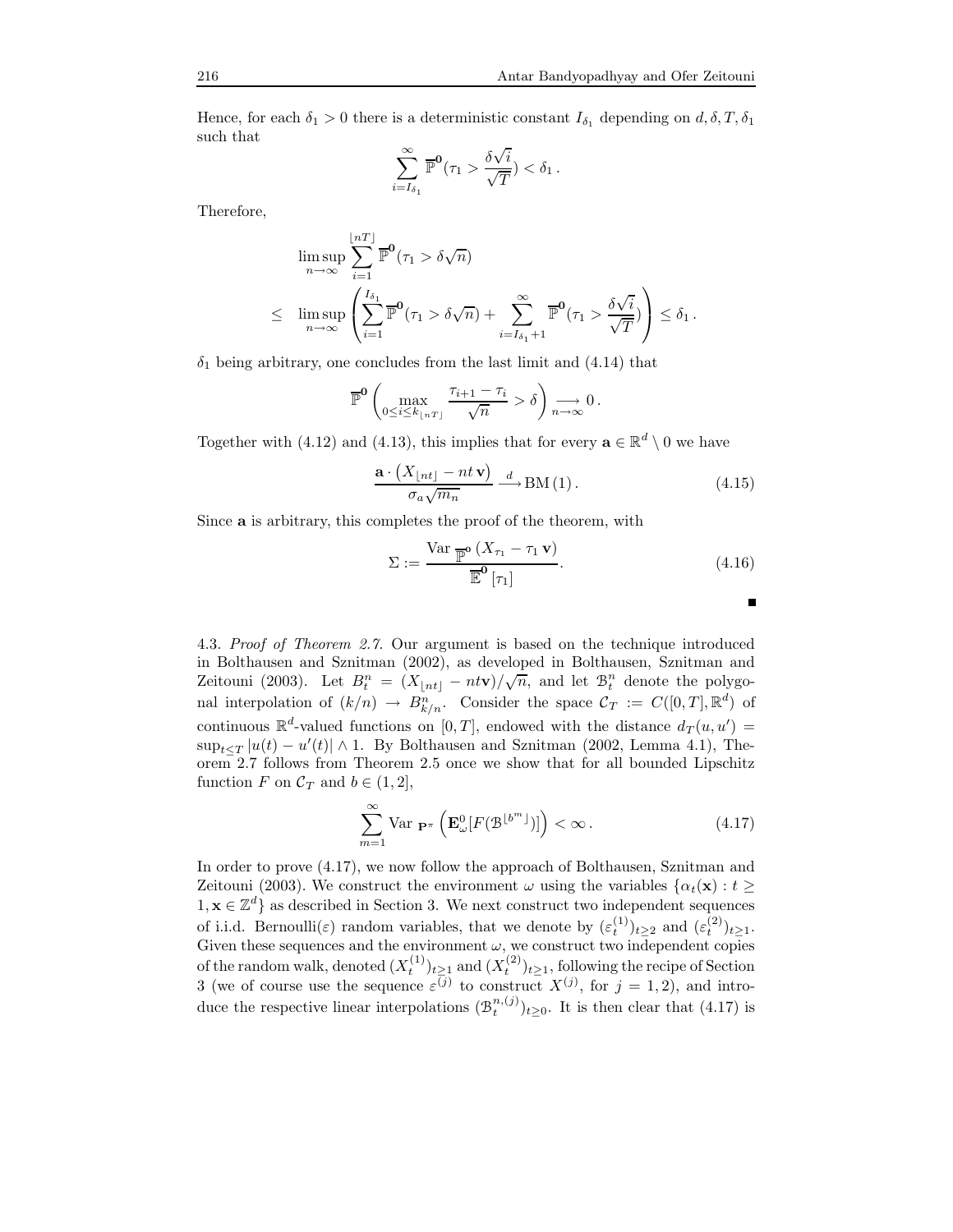equivalent to

$$
\sum_{m} \left( \mathbf{P}^{\pi} \otimes \mathbf{Q}_{\varepsilon} \otimes \mathbf{Q}_{\varepsilon} \left( \overline{\mathbb{P}}_{\omega,\varepsilon^{(1)}}^{\mathbf{0}} \otimes \overline{\mathbb{P}}_{\omega,\varepsilon^{(2)}}^{\mathbf{0}} \left[ F(\mathcal{B}^{\lfloor b^{m} \rfloor,(1)}) F(\mathcal{B}^{\lfloor b^{m} \rfloor,(2)}) \right] \right) \qquad (4.18)
$$

$$
- \mathbf{P}^{\pi} \otimes \mathbf{P}^{\pi} \otimes \mathbf{Q}_{\varepsilon} \otimes \mathbf{Q}_{\varepsilon} \left( \overline{\mathbb{P}}_{\omega^{(1)},\varepsilon^{(1)}}^{\mathbf{0}} \otimes \overline{\mathbb{P}}_{\omega^{(2)},\varepsilon^{(2)}}^{\mathbf{0}} \left[ F(\mathcal{B}^{\lfloor b^{m} \rfloor,(1)}) F(\mathcal{B}^{\lfloor b^{m} \rfloor,(2)}) \right] \right) \qquad < \infty,
$$

where for any probability measure **P** and a measurable function  $f$  by **P**  $(f)$  we mean  $\mathbf{E}_{\mathbf{P}}[f]$ . In the sequel, we write  $\overline{\mathbb{P}}_{\omega}^{\mathbf{0}}$  $_{\omega,\omega',\epsilon,\epsilon'}^{\mathbf{0}}\ \ \text{for}\ \overline{\mathbb{P}}_{\omega,\epsilon}^{\mathbf{0}}\otimes\overline{\mathbb{P}}_{\omega}^{\mathbf{0}}$  $\mathcal{L}_{\omega',\epsilon'}$ . Recalling the constant  $\gamma$  from (2.9), we next choose constants  $\theta$ ,  $\theta'$ ,  $\theta''$ ,  $\mu$ ,  $\alpha$  satisfying the following conditions:

$$
0 < \theta < 1, \ 2/\gamma < \theta' < \theta/2, \ \theta > 2(\theta' + 1/(d - 1)), \ \theta'' < \theta', \ (\theta' - \theta'')\gamma > 1, 0 < \mu < 1/2, \ 1/2 > \alpha > (1/\theta' + 1)/\gamma, \theta''((d - 1) - 4 - 2\alpha(d - 1)) = \theta''(d - 5 - 2\alpha d + 2\alpha) > 1.
$$
\n(4.19)

It is not hard to verify that the assumptions of Theorem 2.7 imply that such constants can be found (indeed, verify, using that  $d > 7$  and  $d - 1 > 4/(1 - 6/\gamma)$  which implies that  $\gamma > 6(d-1)/(d-5)$ , that taking  $\theta' = (d-3)/2(d-1)$ ,  $\alpha = 1/\gamma + 1/\gamma \theta'$ and  $\theta'' = \theta'(\gamma(d-3) - 2(d-1))/\gamma(d-3)$  satisfies the constraints except for the last one with equality, and the last one with inequality due to (2.10), and argue by continuity). Fix then an integer m. We let  $\bar{\beta}_m$  denote the first time there is a run of length  $\lfloor m^{\theta} \rfloor$  of non-zero  $\epsilon$ -coin tosses of both types ending at it, that is

$$
\bar{\beta}_m = \inf \{ s \ge \lfloor m^{\theta} \rfloor \mid \epsilon_s^{(1)} = \epsilon_s^{(2)} = \epsilon_{s-1}^{(1)} = \epsilon_{s-1}^{(2)} = \ldots = \epsilon_{s-\lfloor m^{\theta} \rfloor + 1}^{(1)} = \epsilon_{s-\lfloor m^{\theta} \rfloor + 1}^{(2)} = 1 \}
$$

For any  $\mathbf{x} \in \mathbb{Z}^d$ , set  $D_m^{(j)}(\mathbf{x}) = |\mathbf{x} - X_{\bar{\beta}_m}^{(j)}|$ . Setting  $n = \lfloor b^m \rfloor$ , define next the events

$$
G_m = \{ \bar{\beta}_m \le n^{\mu}, X^{(1)}_{[\bar{\beta}_m, \infty)} \cap X^{(2)}_{[\bar{\beta}_m, \infty)} = \emptyset \},
$$

and for  $j = 1, 2$ ,

$$
R_m^{(j)} = \{ \forall \mathbf{x} \in \mathbb{Z}^d, \exists t \in [\bar{\beta}_m - \lfloor m^\theta \rfloor, \bar{\beta}_m + D_m^{(j)}(\mathbf{x})] \text{ such that } \alpha_t(\mathbf{x}) = 1 \}.
$$

Finally, set  $\hat{G}_m = G_m \cap R_m^{(1)} \cap R_m^{(2)}$ . The crucial element of the proof of Theorem 2.7 is contained in the following lemma, whose proof is postponed.

Lemma 4.1. Under the assumptions of Theorem 2.7, the following estimates hold.

$$
\sum_{m=1}^{\infty} \mathbf{P}^{\pi} \otimes \mathbf{Q}_{\varepsilon} \otimes \mathbf{Q}_{\varepsilon} \left( \overline{\mathbb{P}}_{\omega,\omega,\varepsilon^{(1)},\varepsilon^{(2)}}^{0} [(\hat{G}_{m})^{c}]\right) < \infty.
$$
\n(4.20)

$$
\sum_{m=1}^{\infty} \mathbf{P}^{\pi} \otimes \mathbf{P}^{\pi} \otimes \mathbf{Q}_{\varepsilon} \otimes \mathbf{Q}_{\varepsilon} \left( \overline{\mathbb{P}}_{\omega^{(1)}, \omega^{(2)}, \varepsilon^{(1)}, \varepsilon^{(2)}}^{\mathbf{0}}[(\hat{G}_{m})^{c}]\right) < \infty.
$$
 (4.21)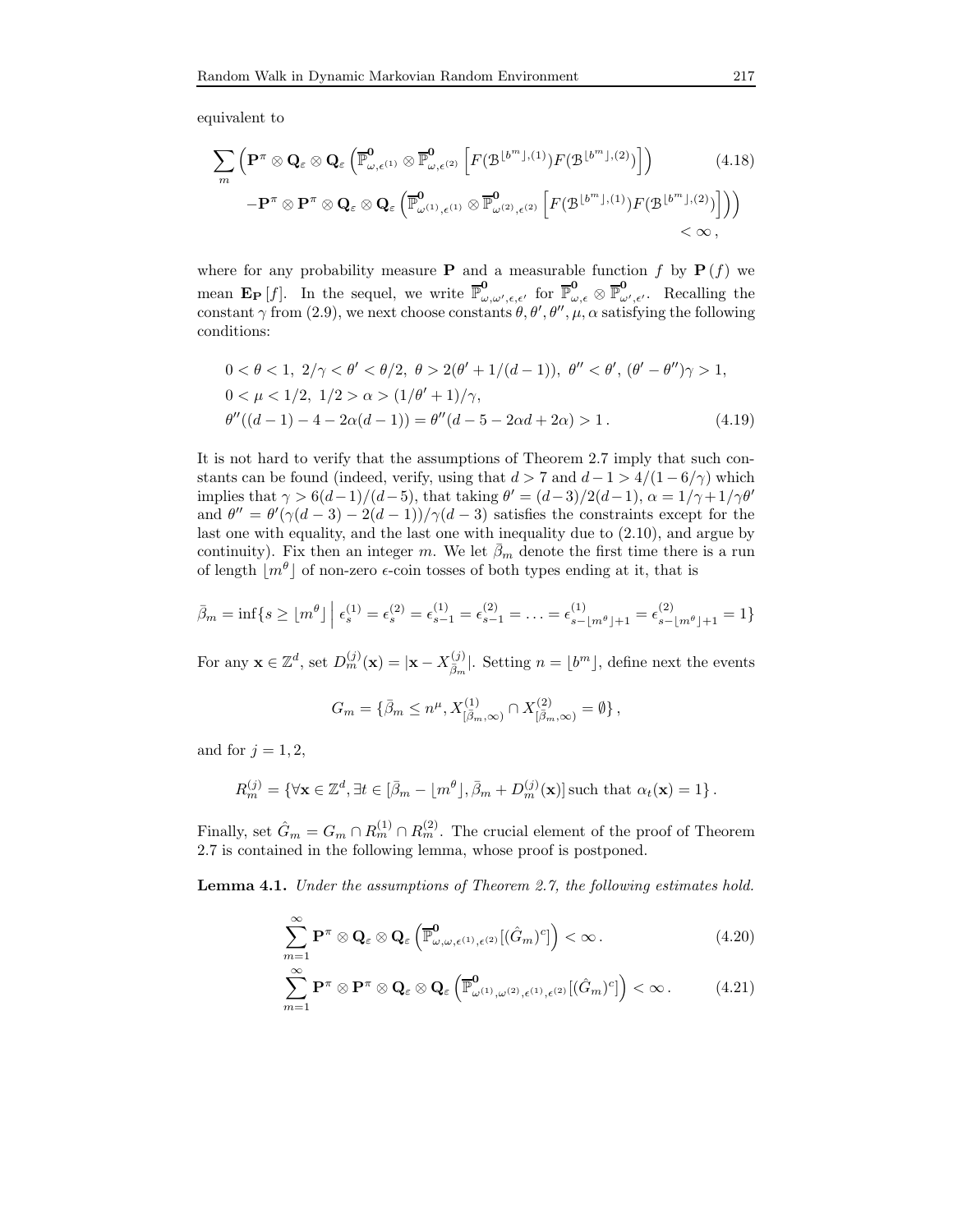Equipped with Lemma 4.1, let us complete the proof (4.18). Indeed, for any integer m,

 $\Delta_m :=$ 

$$
\begin{split} &\overline{\mathbb{P}}_{\omega^{(1)},\omega^{(1)},\epsilon^{(1)},\epsilon^{(2)}}^{0} \left[ F(\mathcal{B}^{n,(1)}) F(\mathcal{B}^{n,(2)}) \right] - \overline{\mathbb{P}}_{\omega^{(1)},\omega^{(2)},\epsilon^{(1)}\epsilon^{(2)}}^{0} \left[ F(\mathcal{B}^{n,(1)}) F(\mathcal{B}^{n,(2)}) \right] \\ &= \overline{\mathbb{P}}_{\omega^{(1)},\omega^{(1)},\epsilon^{(1)},\epsilon^{(2)}}^{0} \left[ F(\mathcal{B}^{n,(1)}) F(\mathcal{B}^{n,(2)}) ; \hat{G}_m \right] \\ &- \overline{\mathbb{P}}_{\omega^{(1)},\omega^{(2)},\epsilon^{(1)}\epsilon^{(2)}}^{0} \left[ F(\mathcal{B}^{n,(1)}) F(\mathcal{B}^{n,(2)}); \hat{G}_m \right] + d_m \end{split} \tag{4.22}
$$

where

$$
\sum_{m=1}^{\infty} \mathbf{P}^{\pi} \otimes \mathbf{P}^{\pi} \otimes \mathbf{Q}_{\varepsilon} \otimes \mathbf{Q}_{\varepsilon}(|d_m|) < \infty.
$$

Let  $\hat{\mathcal{B}}_t^{n,(j)} = \mathcal{B}^{n,(j)}_{\bar{\beta}_s}$  $t+\frac{\bar{\beta}_m}{n}$  $-\frac{\mathcal{B}^{n,(j)}_{\bar{\beta}_m}}{n}$ for  $j = 1, 2$ . Recall that on  $\hat{G}_m$  one has  $\bar{\beta}_m < n^{\mu}$  and hence, using the Lipschitz property of F, it holds a.s. with respect to  $\overline{\mathbb{P}}^{\mathbf{0}}$  on  $\hat{G}_m$ 

that

$$
|F(\mathcal{B}^{n,(j)}) - F(\hat{\mathcal{B}}^{n,(j)})| \le 2n^{\mu - 1/2}.
$$

Substituting in (4.22), we get

$$
\Delta_m = \overline{\mathbb{P}}_{\omega^{(1)},\omega^{(1)},\epsilon^{(1)},\epsilon^{(2)}}^{0} \left[ F(\hat{\mathcal{B}}^{n,(1)}) F(\hat{\mathcal{B}}^{n,(2)}); \hat{G}_m \right] - \overline{\mathbb{P}}_{\omega^{(1)},\omega^{(2)},\epsilon^{(1)},\epsilon^{(2)}}^{0} \left[ F(\hat{\mathcal{B}}^{n,(1)}) F(\hat{\mathcal{B}}^{n,(2)}); \hat{G}_m \right] + e_m \tag{4.23}
$$

where

$$
\sum_{m=1}^{\infty} \mathbf{P}^{\pi} \otimes \mathbf{P}^{\pi} \otimes \mathbf{Q}_{\varepsilon} \otimes \mathbf{Q}_{\varepsilon}(|e_m|) < \infty. \tag{4.24}
$$

Conditioning on  $X_{\bar{\beta}_m}^{(j)}$ ,  $j = 1, 2$ , one observes that

$$
\mathbf{P}^{\pi} \otimes \mathbf{P}^{\pi} \otimes \mathbf{Q}_{\varepsilon} \otimes \mathbf{Q}_{\varepsilon} \left( \overline{\mathbb{P}}_{\omega^{(1)}, \omega^{(1)}, \varepsilon^{(1)}, \varepsilon^{(2)}}^{0} \left[ F(\hat{\mathcal{B}}^{n,(1)}) F(\hat{\mathcal{B}}^{n,(2)}) ; \hat{G}_m \right] - \overline{\mathbb{P}}_{\omega^{(1)}, \omega^{(2)}, \varepsilon^{(1)}, \varepsilon^{(2)}}^{0} \left[ F(\hat{\mathcal{B}}^{n,(1)}) F(\hat{\mathcal{B}}^{n,(2)}) ; \hat{G}_m \right] \right) = 0.
$$
\n(4.25)

Together with (4.23) and (4.24), one concludes that

$$
\sum_{m=1}^{\infty} \mathbf{P}^{\pi} \otimes \mathbf{P}^{\pi} \otimes \mathbf{Q}_{\varepsilon} \otimes \mathbf{Q}_{\varepsilon}(\Delta_m) < \infty,
$$

as claimed.

**Proof of lemma 4.1** We begin by considering the event  $\{\bar{\beta}_m > n^{\mu}\}\$ . By the independence of the i.i.d. sequences  $\epsilon^{(j)}$ , we get the estimate

$$
\mathbf{Q}_{\varepsilon} \otimes \mathbf{Q}_{\varepsilon}(\bar{\beta}_{m} > n^{\mu}) \leq (1 - \varepsilon^{2 \lfloor m^{\theta} \rfloor})^{n^{\mu}/\lfloor m^{\theta} \rfloor - 2}
$$
  
 
$$
\leq e^{-n^{\mu} \varepsilon^{2 \lfloor m^{\theta} \rfloor} / \lfloor m^{\theta} \rfloor + 2\varepsilon^{2 \lfloor m^{\theta} \rfloor}} \leq c_{1} e^{-e^{c_{2} m}}, \qquad (4.26)
$$

for appropriate constants  $c_1, c_2$ , where the last estimate used that  $\theta < 1$ .

We next consider the event  $(R_m^{(j)})^c \cap \{\bar{\beta}_m \leq n^{\mu}\}\.$  Decomposing according to the distance from  $X_{\bar{\beta}_m}^{(j)}$ , as in the proof of Proposition 3.1 (see (3.11)), one gets for some

$$
\overline{a}
$$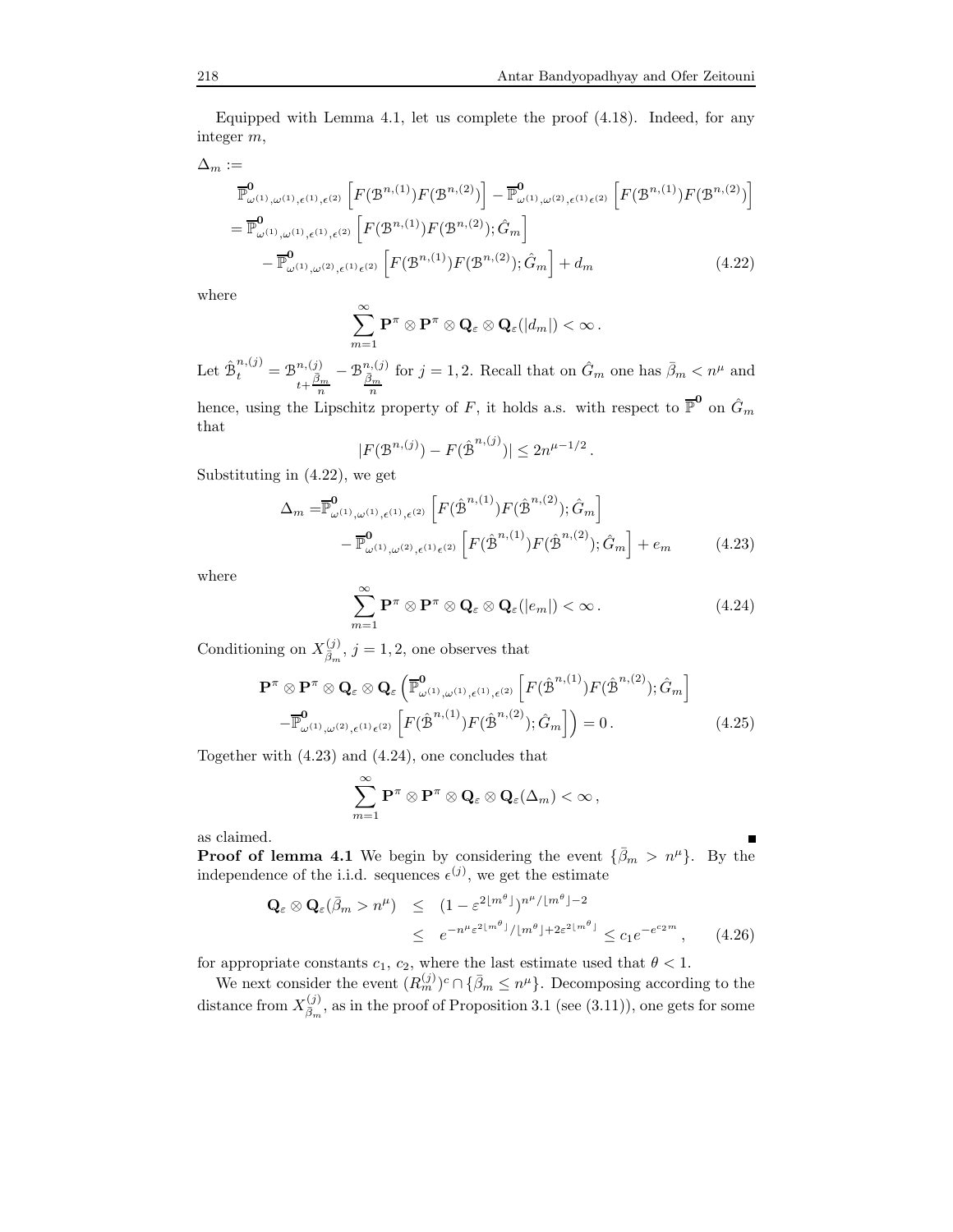deterministic constants  $c_3$ ,  $c_4$  (that may depend on the choice of parameters)

$$
\mathbf{P}^{\pi} \otimes \mathbf{Q}_{\varepsilon}((R_m^{(j)})^c \cap \{\bar{\beta}_m \leq n^{\mu}\}) \leq c_3 \sum_{r=1}^{\infty} r^{d-1} (1-\kappa)^{r+m^{\theta}} \leq c_4 (1-\kappa)^{m^{\theta}}. \quad (4.27)
$$

We next turn to the crucial estimate of the probability of non-intersection after  $\bar{\beta}_m$ . For this we consider the cases  $\mathbf{v} = \mathbf{0}$  and  $\mathbf{v} \neq \mathbf{0}$  separately.

First suppose  $\mathbf{v} \neq \mathbf{0}$ . We start by showing that at time  $\bar{\beta}_m$ , the two walkers are not likely to be too close in a  $(d-1)$ -dimensional sub-space. More precisely, let  $V^{\perp}$  be the  $(d-1)$  dimensional sub-space of  $\mathbb{R}^{d}$  which is orthogonal to the vector **v**. Let  $\mathbb{L}^{d-1}$  be the  $(d-1)$ -dimensional lattice which is the projection of  $\mathbb{Z}^d$  into  $V^{\perp}$ . Let  $P_q^{\mathbf{x}}$  denote the law of a homogeneous Markov chain on  $\mathbb{Z}^d$  with transition probabilities determined by q starting at  $\mathbf{x} \in \mathbb{Z}^d$  and let  $(M_t^{\tilde{\mathbf{x}}})_{t \geq 0}$  denote the projection of the associated walk into the lattice  $\mathbb{L}^{d-1}$ , where  $\tilde{\mathbf{x}}$  is the projection of the point **x** into the lattice  $\mathbb{L}^{d-1}$ . In particular,  $P_q^{\mathbf{x}}(M_q^{\tilde{\mathbf{x}}} = \tilde{\mathbf{x}}) = 1$ . We use  $M^{\tilde{\mathbf{x}}}, \bar{M}^{\tilde{\mathbf{y}}}$  to denote independent copies of such walks starting at  $\mathbf{x}, \mathbf{y}$ , respectively. For  $j = 1, 2$ , let  $\widetilde{X}_{\overline{\beta}_m}^{(j)}$  denote the projection of the vector  $X_{\overline{\beta}_m}^{(j)}$  into  $V^{\perp}$ . Then, with  $A_m = \{ |\widetilde{X}_{\bar{\beta}_m}^{(1)} - \widetilde{X}_{\bar{\beta}_m}^{(2)}| \geq \lfloor m^{\theta'} \rfloor \},\$  we have,

$$
\mathbf{P}^{\pi} \otimes \mathbf{P}^{\pi} \otimes \mathbf{Q}_{\varepsilon} \otimes \mathbf{Q}_{\varepsilon} \left( \overline{\mathbb{P}}_{\omega^{(1)}, \omega^{(1)}, \varepsilon^{(1)}, \varepsilon^{(2)}}^{0}(A_{m}^{c}) \right) \leq \sup_{\mathbf{x}, \mathbf{y} \in \mathbb{Z}^{d}} P_{q}^{\mathbf{x}} \otimes P_{q}^{\mathbf{y}} \left( |M_{\lfloor m^{\theta} \rfloor}^{\tilde{\mathbf{x}}} - M_{\lfloor m^{\theta} \rfloor}^{\tilde{\mathbf{y}}} | < m^{\theta'} \right) \n= \sup_{\mathbf{x}, \mathbf{y} \in \mathbb{Z}^{d}} P_{q}^{\mathbf{y}} \left( P_{q}^{\mathbf{x}} \left( |M_{\lfloor m^{\theta} \rfloor}^{\tilde{\mathbf{x}}} - M_{\lfloor m^{\theta} \rfloor}^{\tilde{\mathbf{y}}} | < m^{\theta'} \middle| M_{\lfloor m^{\theta} \rfloor}^{\tilde{\mathbf{y}}} \right) \right) \leq C m^{\theta'(d-1)} \sup_{\tilde{\mathbf{x}}, \tilde{\mathbf{z}} \in \mathbb{L}^{d-1}} P_{q}^{\mathbf{x}} \left( M_{\lfloor m^{\theta} \rfloor}^{\tilde{\mathbf{x}}} = \tilde{\mathbf{z}} \right) \leq C m^{\theta'(d-1)} \frac{1}{m^{\theta(d-1)/2}} = C m^{-(\frac{\theta}{2} - \theta')(d-1)}
$$
(4.28)

where  $C$  is some deterministic constant and the last inequality is due to the local limit theorem for lattice distribution under  $P_q^{\mathbf{x}}$ , see Bhattacharya and Rao (1976, Theorem 22.1).

Letting

$$
B_m = A_m \cap \{ \bar{\beta}_m \le n^{\mu} \} \cap R_m^{(1)} \cap R_m^{(2)},
$$

and repeating the estimate (4.28) without change for  $\overline{\mathbb{P}}_{\omega^{(1)},\omega^{(2)},\epsilon^{(1)},\epsilon^{(2)}}^{\mathbf{0}}$  replacing  $\overline{\mathbb{P}}_{\omega^{(1)},\omega^{(1)},\epsilon^{(1)},\epsilon^{(2)}},$  and using that  $(d-1)(\theta/2-\theta')>1$ , we conclude that

$$
\max \left( \sum_{m=1}^{\infty} \mathbf{P}^{\pi} \otimes \mathbf{P}^{\pi} \otimes \mathbf{Q}_{\varepsilon} \otimes \mathbf{Q}_{\varepsilon} \left( \overline{\mathbb{P}}_{\omega^{(1)}, \omega^{(1)}, \varepsilon^{(1)}, \varepsilon^{(2)}}^{0}(B_{m}^{c}) \right), \qquad (4.29)
$$

$$
\sum_{m=1}^{\infty} \mathbf{P}^{\pi} \otimes \mathbf{P}^{\pi} \otimes \mathbf{Q}_{\varepsilon} \otimes \mathbf{Q}_{\varepsilon} \left( \overline{\mathbb{P}}_{\omega^{(1)}, \omega^{(2)}, \varepsilon^{(1)}, \varepsilon^{(2)}}^{0}(B_{m}^{c}) \right) \right) < \infty
$$

Next, for  $j = 1, 2$ , we construct, using the recipe in Section 3, regeneration times  $\tau_i^{(j)}$  $\sum_{i=1}^{(j)}$  corresponding to the walks  $(X_t^{(j)})_{t \geq \bar{\beta}_m}$  and the chain on the environment. Note that under the measure  $\mathbf{P}^{\pi} \otimes \mathbf{Q}_{\varepsilon} \otimes \mathbf{Q}_{\varepsilon} \otimes \overline{\mathbb{P}}_{\omega^{(1)},\omega^{(1)},\varepsilon^{(1)},\varepsilon^{(2)}},$  the sequences for  $j=1$ and  $j = 2$  are not independent if the walks intersect. When no confusion occurs,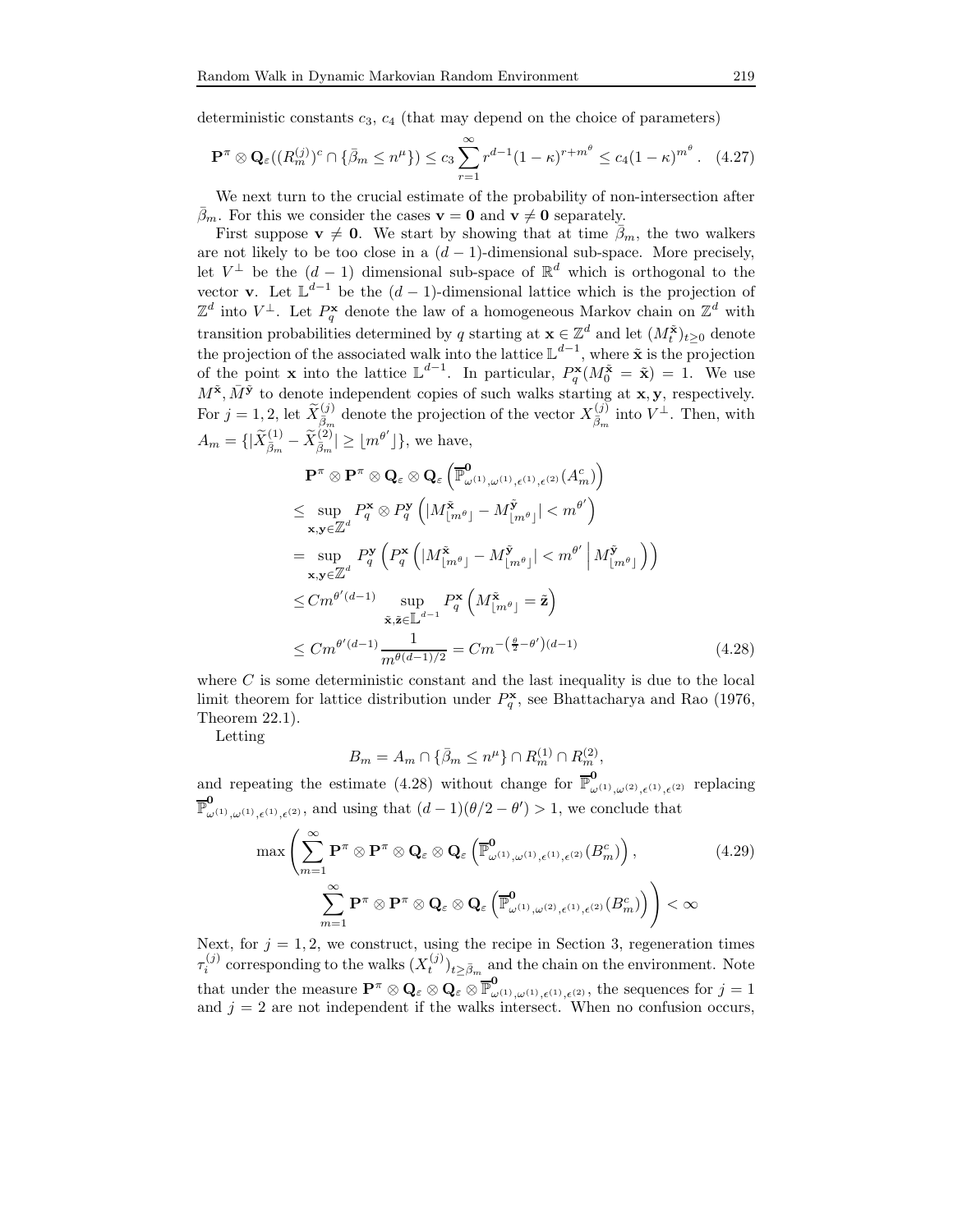we let  $P^{\tau}$  denote the law of this sequence, noting that the sequence  $(\tau_{i+1}^{(j)} - \tau_i^{(j)})_{i \geq 1}$ is i.i.d. under all measures involved in our construction, as well as, equation (3.14) holds. Fix an integer  $k \geq 1$ , for any fixed  $2 \leq \gamma' < \gamma$  we then have

$$
P^{\tau}\left(\left|\tau_{k}^{(j)} - kE^{\tau}[\tau_{1}^{(j)}]\right| > k/2\right)
$$
\n
$$
= P^{\tau}\left(\left|\tau_{k}^{(j)} - kE^{\tau}[\tau_{1}^{(j)}]\right|^{\gamma'} > (k/2)^{\gamma'}\right)
$$
\n
$$
\leq \frac{2^{\gamma'}E^{\tau}\left[\left|\tau_{k}^{(j)} - kE^{\tau}[\tau_{1}^{(j)}]\right|^{\gamma'}\right]}{k^{\gamma'}}.
$$
\n
$$
\leq \frac{2^{\gamma'}B_{\gamma'}E^{\tau}\left[\left|\tau_{1}^{(j)} - E^{\tau}[\tau_{1}^{(j)}]\right|^{\gamma'}\right]}{k^{\gamma'/2}}, \qquad (4.30)
$$

where the last inequality follows from and application of Marcynkiewicz-Zygmund inequality Shiryayev (1984, Pg. 469) along with Hölder inequality, and  $B_{\gamma} > 0$  is an universal constant which depends on  $\gamma'$ . Recall,  $\gamma\theta'/2 > 1$  and also  $\gamma > 6$ , thus we can choose  $2 \leq \gamma' < \gamma$  such that  $\gamma' \theta'/2 > 1$ . Now choosing  $k = c_5 m^{\theta'}$ , for an appropriate  $c_5$ , one concludes the existence of a constant  $c_6$  such that

$$
\sum_{m=1}^{\infty} P^{\tau} \left( \tau_{\lfloor c_6 m^{\theta'} \rfloor}^{(j)} > m^{\theta'} / 4 \right) < \infty.
$$
 (4.31)

On the other hand,

$$
P^{\tau} \left( \exists i > c_6 m^{\theta'} : \tau_{i+1}^{(j)} - \tau_i^{(j)} > i^{\alpha} \right)
$$
  
\n
$$
\leq \sum_{i=\lfloor c_6 m^{\theta'} \rfloor+1}^{\infty} P^{\tau} \left( \tau_{i+1}^{(j)} - \tau_i^{(j)} > i^{\alpha} \right)
$$
  
\n
$$
= \sum_{i=\lfloor c_6 m^{\theta'} \rfloor+1}^{\infty} P^{\tau} \left( \tau_1^{(j)} > i^{\alpha} \right)
$$
  
\n
$$
\leq \sum_{i=\lfloor c_6 m^{\theta'} \rfloor+1}^{\infty} \frac{C}{i^{\alpha\gamma'}},
$$

for some deterministic constant C, and  $\gamma' < \gamma$ . Since our choice of constants implies that  $\theta'(\alpha\gamma - 1) > 1$ , we can choose  $\gamma' < \gamma$  such that  $\theta'(\alpha\gamma' - 1) > 1$ , and so we conclude that

$$
\sum_{m=1}^{\infty} P^{\tau} \left( \exists i > c_6 m^{\theta'} : \tau_{i+1}^{(j)} - \tau_i^{(j)} > i^{\alpha} \right) < \infty \tag{4.32}
$$

Let  $C_m^{(j)} = \{ \tau_{\lfloor c_6 m^{\theta'} \rfloor}^{(j)} \le m^{\theta'} / 4 \} \cap \{ \forall i > c_6 m^{\theta'}, \tau_{i+1}^{(j)} - \tau_i^{(j)} \le i^{\alpha} \},$  and note that for all measures  $\tilde{P}^{\tau}$  involved,

$$
\sum_{m=1}^{\infty} P^{\tau} \left( \left( C_m^{(1)} \cap C_m^{(2)} \right)^c \right) < \infty. \tag{4.33}
$$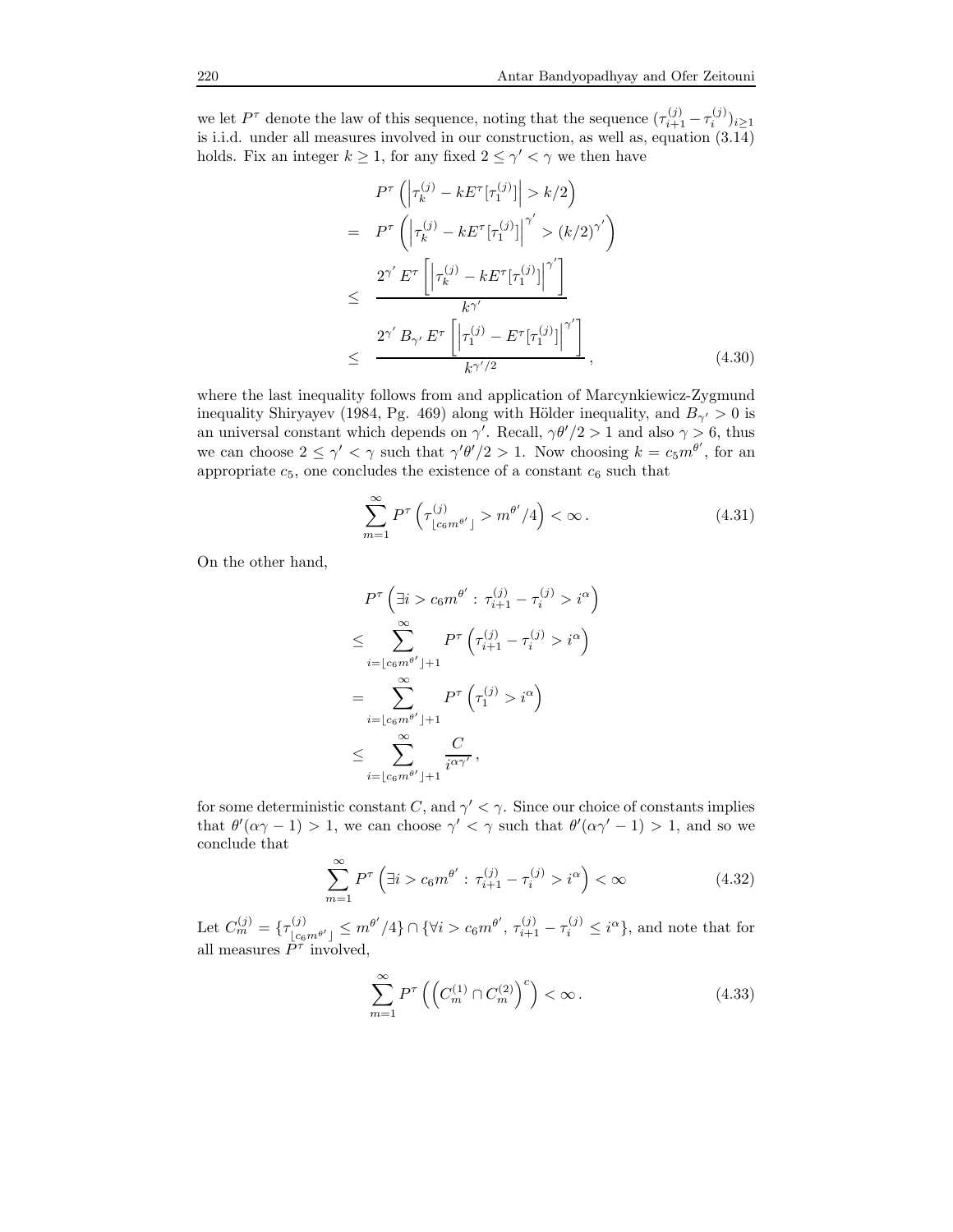Next, for  $j = 1, 2$ , define  $S_t^{(j)} = \widetilde{X}_{\tau_t^{(j)}}^{(j)}$ . Recall that  $\widetilde{X}_s^{(j)}$  is the orthogonal projection of the vector  $X_s^{(j)}$  into the space  $\mathbb{L}^{d-1}$ . Note that

$$
\{X^{(1)}_{[\bar{\beta}_m,\infty)} \cap X^{(2)}_{[\bar{\beta}_m,\infty)} \neq \emptyset\} \cap A_m \cap C_m^{(1)} \cap C_m^{(2)} \qquad (4.34)
$$
  

$$
\subset \{|S_0^{(1)} - S_0^{(2)}| \ge m^{\theta'}, \exists \ell, k : |S_\ell^{(1)} - S_k^{(2)}| \le \ell^{\alpha} + k^{\alpha}\}
$$

Let  $Z_t$  denote a sum of (centered) t i.i.d. random vectors, each distributed according to  $S_1^{(1)}$ , thus taking values in  $\mathbb{L}^{d-1}$ . Let  $(Z_t')_{t\geq 1}$  denote an independent copy of  $(Z_t)_{t\geq 1}$ . Let  $P_Z^{\mathbf{x},\mathbf{y}}$  denote the law of the sequences  $((\mathbf{x}+Z_t),(\mathbf{y}+Z'_t))_{t\geq 1}$ , where  $\mathbf{x}, \mathbf{y} \in \mathbb{L}^{d-1}$ . Using that under all the measures involved in our computation, the paths  $X^{(1)}$  and  $X^{(2)}$  are independent until they intersect, one concludes that

$$
\mathbf{P}^{\pi} \otimes \mathbf{P}^{\pi} \otimes \mathbf{Q}_{\varepsilon} \otimes \mathbf{Q}_{\varepsilon}
$$
\n
$$
\left(\overline{\mathbb{P}}_{\omega^{(1)},\omega^{(1)},\varepsilon^{(1)},\varepsilon^{(2)}}^{\mathbf{0}}\left(\{X_{\left[\overline{\beta}_{m},\infty\right)}^{(1)} \cap X_{\left[\overline{\beta}_{m},\infty\right)}^{(2)} \neq \emptyset\} \cap A_{m} \cap C_{m}^{(1)} \cap C_{m}^{(2)}\right)\right)
$$
\n
$$
\leq \max_{\substack{|\mathbf{x}| \geq m^{\theta'}}} P_{Z}^{\mathbf{0},\mathbf{x}} \left(\exists \ell,k : |Z_{\ell} - Z_{k}'| \leq \ell^{\alpha} + k^{\alpha}\right),
$$
\n
$$
\leq \mathbb{L}^{d-1}
$$
\n(4.35)

with exactly the same estimate when  $\overline{\mathbb{P}}_{\omega^{(1)},\omega^{(2)},\epsilon^{(1)},\epsilon^{(2)}}^{\mathbf{0}}$  replaces  $\overline{\mathbb{P}}_{\omega^{(1)},\omega^{(1)},\epsilon^{(1)},\epsilon^{(2)}}^{\mathbf{0}}$ . But, for some constant  $C_{\alpha}$  whose value may change from line to line,

$$
\max_{\substack{|\mathbf{x}| \ge m^{\theta'}}} P_{Z}^{\mathbf{0},\mathbf{x}} \left(\exists \ell, k : |Z_{\ell} - Z'_{k}| \le \ell^{\alpha} + k^{\alpha}\right)
$$
\n
$$
\mathbf{x} \in \mathbb{L}^{d-1}
$$
\n
$$
\le \max_{\substack{|\mathbf{x}| \ge m^{\theta'}}} P_{Z}^{\mathbf{0},\mathbf{x}} \left(\exists \ell, k : |Z_{\ell} - Z'_{k}| \le C_{\alpha}(\ell + k)^{\alpha}\right)
$$
\n
$$
\mathbf{x} \in \mathbb{L}^{d-1}
$$
\n
$$
\le \max_{\substack{|\mathbf{x}| \ge m^{\theta'}}} P_{Z}^{\mathbf{0},\mathbf{x}} \left(\exists \ell, k : (\ell + k) < m^{2\theta''}, |Z_{\ell} - Z'_{k}| \le C_{\alpha}(\ell + k)^{\alpha}\right)
$$
\n
$$
\mathbf{x} \in \mathbb{L}^{d-1}
$$
\n
$$
+ \max_{\substack{|\mathbf{x}| \ge m^{\theta'}}} P_{Z}^{\mathbf{0},\mathbf{x}} \left(\exists \ell, k : (\ell + k) \ge m^{2\theta''}, |Z_{\ell} - Z'_{k}| \le C_{\alpha}(\ell + k)^{\alpha}\right)
$$
\n
$$
\mathbf{x} \in \mathbb{L}^{d-1}
$$
\n
$$
=: I_{1}(m) + I_{2}(m). \tag{4.36}
$$

For  $I_1(m)$  in (4.36) we observe that because  $\alpha < 1/2$ , for any  $\gamma' < \gamma$ , we can find a constant  $C_{\gamma'}$  such that for large  $m$ 

$$
\max_{\substack{|\mathbf{x}| \ge m^{\theta'}}} P_{Z}^{\mathbf{0},\mathbf{x}} \left( \exists \ell, k : (\ell + k) < m^{2\theta''}, |Z_{\ell} - Z'_{k}| \le C_{\alpha} (\ell + k)^{\alpha} \right)
$$
\n
$$
\mathbf{x} \in \mathbb{L}^{d-1}
$$
\n
$$
\le 2 P_{Z}^{\mathbf{0},\mathbf{0}} \left( \max_{\ell \le m^{2\theta''}} |Z_{\ell}| \ge \frac{m^{\theta'}}{3} \right)
$$
\n
$$
\le \frac{C_{\gamma'}}{m^{(\theta'-\theta'')\gamma'}}, \tag{4.37}
$$

where the first inequality follows from the observation that

$$
|Z_{\ell}-Z_{k}'| \geq |\mathbf{x}|-|Z_{\ell}|-|Z_{k}'-\mathbf{x}|,
$$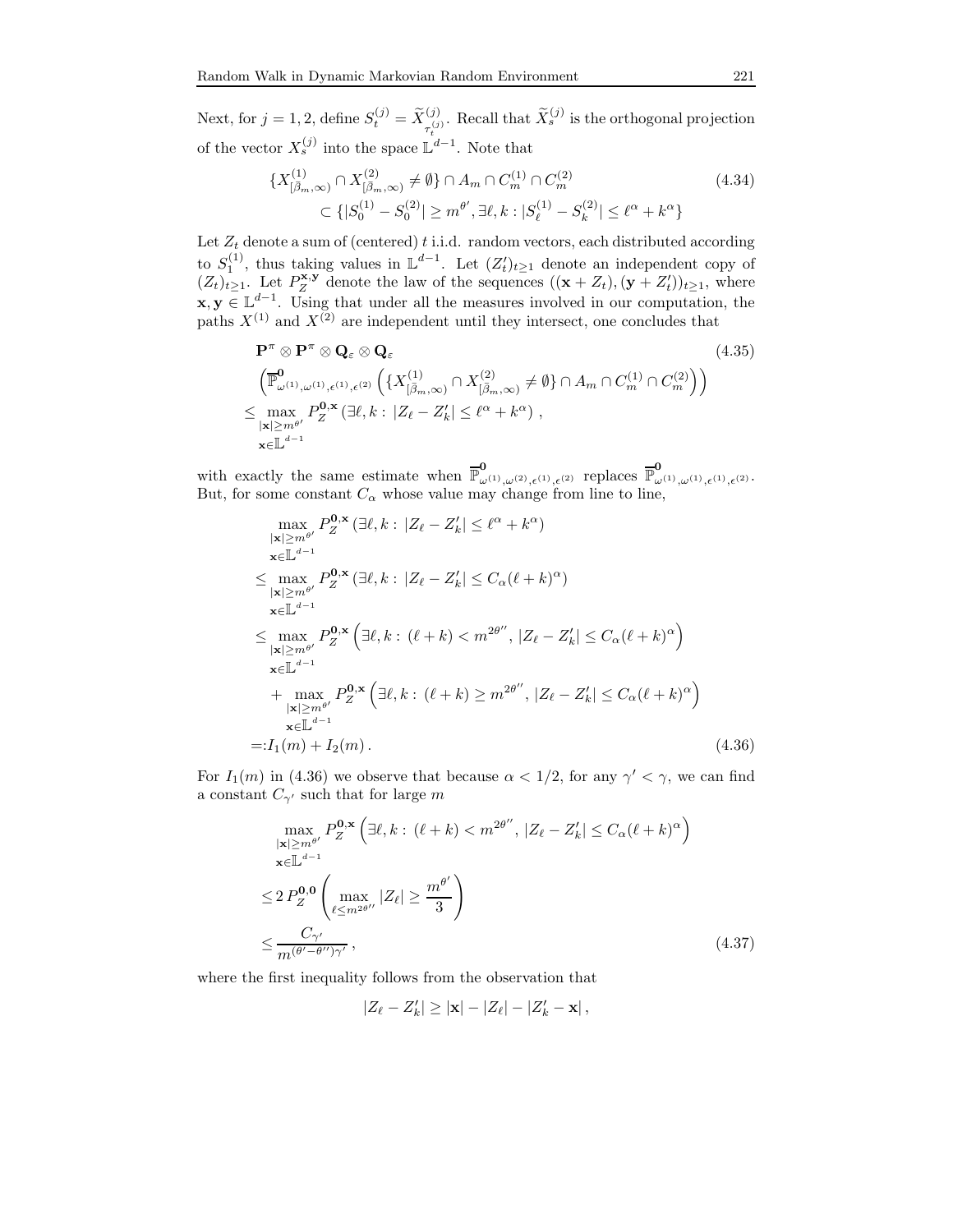and the last inequality is due again to the Marcynkiewicz-Zygmund inequality coupled with the Martingale maximal inequality of Burkholder and Gundy (see Shiryayev (1984, Pg. 469)). Therefore, since  $\theta''$  was chosen such that  $(\theta' - \theta'')\gamma > 1$ , it follows that

$$
\sum_{m} I_1(m) < \infty \,. \tag{4.38}
$$

Turning to the estimate of the term  $I_2(m)$  in (4.36), we observe, with the value of the constants  $C_{\alpha}, C'_{\alpha}$  possibly changing from line to line, that

$$
\sum_{\ell \geq k} \max_{\substack{|\mathbf{x}| \geq m^{\theta'}}} P_{Z}^{\mathbf{0},\mathbf{x}}(|Z_{\ell} - Z'_{k}| \leq C_{\alpha}(\ell + k)^{\alpha})
$$
\n
$$
= \sum_{\substack{\ell \geq k \\ |\mathbf{x}| \geq m^{\theta}}} \max_{\substack{|\mathbf{x}| \geq m^{\theta'}} \\ |\mathbf{x}| \geq m^{\theta'}} E_{Z}^{\mathbf{0},\mathbf{x}}\left[P_{Z}^{\mathbf{0},\mathbf{x}}\left(|Z_{\ell} - Z'_{k}| \leq C_{\alpha}(\ell + k)^{\alpha} | Z'_{k}\right)\right]
$$
\n
$$
\leq \sum_{\substack{\ell \geq k \\ |\mathbf{x}| \geq m^{\theta'}}} \max_{\substack{|\mathbf{x}| \geq m^{\theta'}} \\ |\mathbf{x}| \geq m^{\theta'}} C'_{\alpha}(\ell + k)^{\alpha(d-1)} E_{Z}^{\mathbf{0},\mathbf{x}}\left[\max_{\substack{|\mathbf{z}| \geq C_{\alpha}(\ell + k)^{\alpha}} \\ |\mathbf{z}| \leq C_{\alpha}(\ell + k)^{\alpha}} P_{Z}^{\mathbf{0},\mathbf{x}}(Z_{\ell} = \mathbf{z})\right]
$$
\n
$$
\leq \sum_{\substack{\ell \geq k \\ (\ell + k) \geq m^{2\theta''} \\ |\mathbf{x}| \geq m^{\theta''}}} C'_{\alpha}(\ell + k)^{\alpha(d-1)} \frac{1}{\ell^{(d-1)/2}}
$$
\n
$$
\leq \sum_{\substack{\ell \geq k \\ (\ell + k) \geq m^{2\theta''}}} C'_{\alpha}(\ell + k)^{\alpha(d-1)} \frac{1}{(\ell + k)^{(d-1)/2}},
$$

where the last but one inequality follows by applying the local limit estimate Bhattacharya and Rao (1976, Theorem 22.1). By symmetry, the same estimate holds with  $k \geq \ell$  replacing the constraint  $\ell \geq k$  in the summation. Thus we conclude that

$$
I_{2}(m) \leq \sum_{\ell,k} \max_{|\mathbf{x}| \geq m^{\theta'}} P_{Z}^{\mathbf{0},\mathbf{x}}(|Z_{\ell} - Z_{k}'| \leq C_{\alpha}(\ell + k)^{\alpha})
$$
  

$$
\leq 2 \sum_{\ell \geq k} C_{\alpha}'(\ell + k)^{\alpha(d-1)} \frac{1}{(\ell + k)^{(d-1)/2}}
$$
  

$$
\leq \sum_{\ell \geq k}^{\infty} \frac{2C_{\alpha}'}{(\ell + k)^{2m^{2\theta''}}}
$$
  

$$
\leq \sum_{r= \lfloor m^{2\theta''} \rfloor + 1}^{\infty} \frac{2C_{\alpha}'}{r^{\frac{d-1}{2} - \alpha(d-1) - 1}} \leq \frac{2C_{\alpha}'}{m^{\theta''(d - 2\alpha d + 2\alpha - 5)}}.
$$
 (4.39)

In particular, since  $\theta''(d - 2\alpha d + 2\alpha - 5) > 1$ , one concludes that

$$
\sum_{m} I_2(m) < \infty \,. \tag{4.40}
$$

Combining (4.38) and (4.40), and substituting in (4.36) and then in (4.35), the conclusion of the lemma follows.

Finally for the case  $\mathbf{v} = \mathbf{0}$  we can proceed in two ways. We could chose  $V^{\perp}$  as an arbitrary subspace of co-dimension 1, and simply repeat the argument. Alternatively, we could proceed exactly the same manner except that one works directly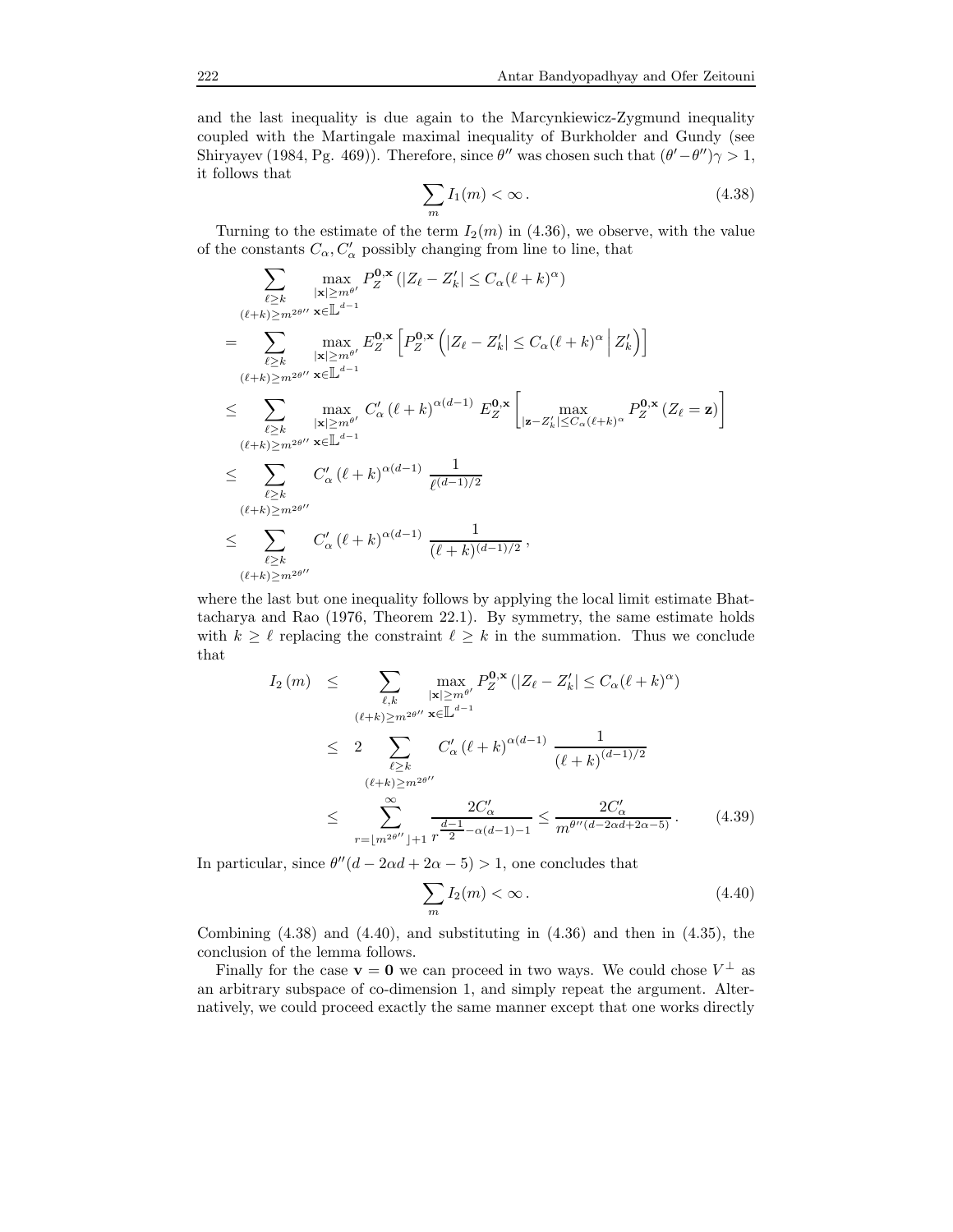with the walkers, rather than their projections. In this case we can replace  $(d-1)$ by d in all the estimates above and the conclusions follows by observing that the inequalities in (4.19) holds when  $(d-1)$  is replaced by d. The advantage of the second approach is then that when  $\mathbf{v} = \mathbf{0}$ , one may replace the constraint on d in  $(2.10)$  by the weaker constraint involving  $d+1$ .

This completes the proof of the lemma.

#### 5. Final Remarks and Open Problems

5.1. The "regeneration" time. We point out that our definition of the "regeneration" time  $\tau_1$  using the coin tosses  $\left\{(\alpha_t(\cdot))_{t\geq1}\right\}$ , is quite arbitrary, and was tailored to Condition (A1). What we actually need for the argument is for every environment chain  $(\omega_t(\cdot, \cdot))_{t \geq 0}$  a sequence of stopping times such that at these times, the chain starts from a stationary distribution and the times have "good" tail property. The assumption (A1) is used to ensure this is possible with our construction.

5.2. The annealed CLT. Our argument gives a trade-off between the strength of the random perturbation and the mixing rate of the environment. We suspect that such a trade-off is not needed, and that for  $d \geq 3$ , an annealed CLT holds true as soon as the environment is mixing enough in time. Our technique does not seem to resolve this question.

5.3. The quenched CLT. We have already emphasized that the condition (2.10) is not expected to be optimal. In particular, we suspect that if a critical dimension for the quenched CLT exists, it will be  $d = 1$  (see also the comments at the end of Boldrighini, Minlos and Pellegrinotti (2000) hinting that such quenched CLT fails even for small perturbations of a fixed Markovian environment, and the numerical simulatons in Boldrighini et al. (2005) that are inconclusive).

#### Acknowledgment

We thank Amir Dembo for a remark that prompted us to modify our original construction of regeneration times. We are also grateful to the anonymous referee for a careful reading of the manuscript and for detecting a mistake in the original version.

#### References

- R. N. Bhattacharya and R. Ranga Rao. Normal approximation and asymptotic expansions. John Wiley & Sons, New York-London-Sydney, 1976. Wiley Series in Probability and Mathematical Statistics.
- P. Billingsley. Convergence of probability measures. Wiley Series in Probability and Statistics: Probability and Statistics. John Wiley & Sons Inc., New York, second edition, 1999. A Wiley-Interscience Publication.
- C. Boldrighini, G. Cosimi, S. Frigio, and A. Pellegrinotti. Computer simulations for some one-dimensional models of random walks in fluctuating random environment. J. Stat. Phys, 121, pages 361–372, 2005.

٠